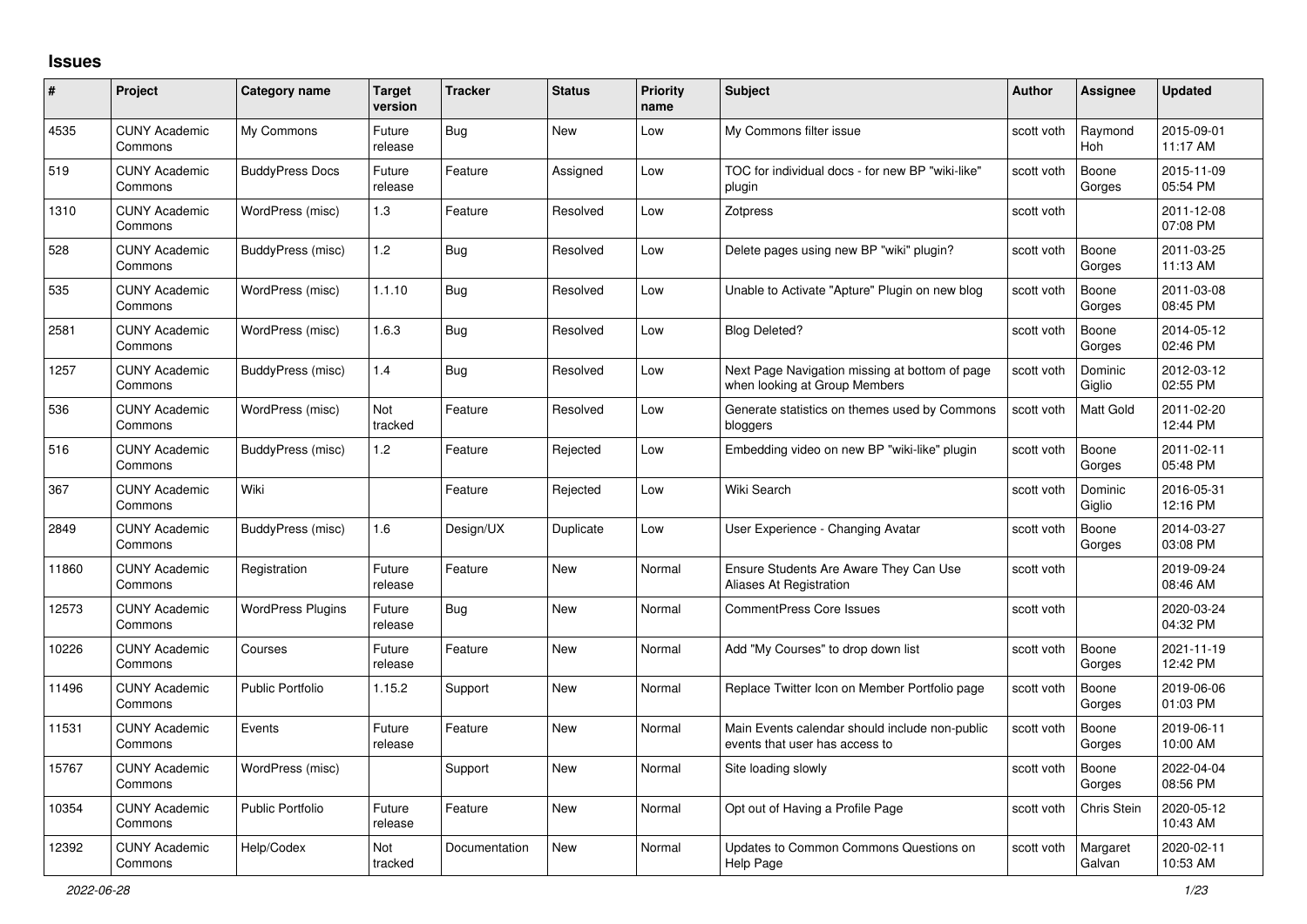| #     | Project                         | <b>Category name</b>     | Target<br>version     | <b>Tracker</b> | <b>Status</b>        | <b>Priority</b><br>name | <b>Subject</b>                                                                    | Author     | <b>Assignee</b>    | <b>Updated</b>         |
|-------|---------------------------------|--------------------------|-----------------------|----------------|----------------------|-------------------------|-----------------------------------------------------------------------------------|------------|--------------------|------------------------|
| 10839 | <b>CUNY Academic</b><br>Commons | About page               | Not<br>tracked        | Support        | <b>New</b>           | Normal                  | <b>Mission Statement Needs Revision</b>                                           | scott voth | Matt Gold          | 2018-12-26<br>10:58 AM |
| 11393 | <b>CUNY Academic</b><br>Commons |                          | Not<br>tracked        | Publicity      | <b>New</b>           | Normal                  | After 1.15 release, ceate a hero slide and post<br>about adding a site to a group | scott voth | Patrick<br>Sweeney | 2019-05-14<br>10:32 AM |
| 12247 | <b>CUNY Academic</b><br>Commons | Publicity                | Not<br>tracked        | Support        | <b>New</b>           | Normal                  | Screenshot of First Commons Homepage                                              | scott voth | scott voth         | 2020-01-14<br>12:08 PM |
| 14394 | <b>CUNY Academic</b><br>Commons |                          | <b>Not</b><br>tracked | Feature        | <b>New</b>           | Normal                  | Commons News Site - redesign                                                      | scott voth | scott voth         | 2021-09-14<br>10:46 AM |
| 5827  | <b>CUNY Academic</b><br>Commons | <b>Public Portfolio</b>  | Future<br>release     | Bug            | Assigned             | Normal                  | Academic Interests square bracket links not<br>workina                            | scott voth | Chris Stein        | 2016-08-11<br>11:59 PM |
| 4438  | <b>CUNY Academic</b><br>Commons | Events                   | Future<br>release     | <b>Bug</b>     | Assigned             | Normal                  | Events Calendar - Export Recurring Events                                         | scott voth | Daniel Jones       | 2016-05-23<br>04:25 PM |
| 3492  | <b>CUNY Academic</b><br>Commons | <b>WordPress Themes</b>  | Future<br>release     | Support        | Assigned             | Normal                  | Add CBOX theme to the Commons                                                     | scott voth | Raymond<br>Hoh     | 2014-10-08<br>05:55 PM |
| 13946 | <b>CUNY Academic</b><br>Commons | <b>WordPress Plugins</b> | 2.1.0                 | Support        | Assigned             | Normal                  | <b>Custom Embed handler For OneDrive files</b>                                    | scott voth | Raymond<br>Hoh     | 2022-05-26<br>10:46 AM |
| 14113 | <b>CUNY Academic</b><br>Commons | WordPress (misc)         | Future<br>release     | <b>Bug</b>     | Hold                 | Normal                  | Block Editor Not Working on this page - Json error                                | scott voth | Boone<br>Gorges    | 2021-03-05<br>11:01 AM |
| 10982 | <b>CUNY Academic</b><br>Commons | Domain Mapping           | Not<br>tracked        | Support        | Reporter<br>Feedback | Normal                  | <b>CNAME</b> question                                                             | scott voth |                    | 2019-01-22<br>04:29 PM |
| 11788 | <b>CUNY Academic</b><br>Commons | <b>WordPress Plugins</b> | Future<br>release     | Support        | Reporter<br>Feedback | Normal                  | Plugin Request - Browse Aloud                                                     | scott voth |                    | 2019-09-24<br>08:42 AM |
| 9515  | <b>CUNY Academic</b><br>Commons | <b>WordPress Plugins</b> | Not<br>tracked        | Bug            | Reporter<br>Feedback | Normal                  | Text to Speech plugin - "More Slowly" checkbox<br>not working                     | scott voth | Boone<br>Gorges    | 2018-06-13<br>02:26 PM |
| 11386 | <b>CUNY Academic</b><br>Commons | WordPress - Media        | Not<br>tracked        | Support        | Reporter<br>Feedback | Normal                  | disappearing images                                                               | scott voth | Boone<br>Gorges    | 2019-05-14<br>10:32 AM |
| 11493 | <b>CUNY Academic</b><br>Commons | Domain Mapping           | Not<br>tracked        | Support        | Reporter<br>Feedback | Normal                  | Domain Mapping Request - Talia Schaffer                                           | scott voth | <b>Matt Gold</b>   | 2019-08-06<br>08:39 AM |
| 16245 | <b>CUNY Academic</b><br>Commons | WordPress (misc)         |                       | Bug            | Reporter<br>Feedback | Normal                  | Save Button missing on WordPress Profile page                                     | scott voth | Raymond<br>Hoh     | 2022-06-16<br>03:09 PM |
| 371   | <b>CUNY Academic</b><br>Commons | WordPress (misc)         | 1.1                   | Feature        | Resolved             | Normal                  | Google Maps Embed - WordPress Plug-in<br>Request                                  | scott voth |                    | 2010-11-16<br>05:17 PM |
| 1230  | <b>CUNY Academic</b><br>Commons |                          |                       | Bug            | Resolved             | Normal                  | Access to blogs after release                                                     | scott voth |                    | 2011-10-13<br>01:51 PM |
| 1936  | <b>CUNY Academic</b><br>Commons | Redmine                  | Not<br>tracked        | Bug            | Resolved             | Normal                  | Redmine email notifications                                                       | scott voth |                    | 2012-06-15<br>11:59 AM |
| 2525  | CUNY Academic<br>Commons        | WordPress (misc)         | 1.4.25                | Bug            | Resolved             | Normal                  | Twitter Widget Pro Plugin                                                         | scott voth |                    | 2013-04-21<br>07:34 PM |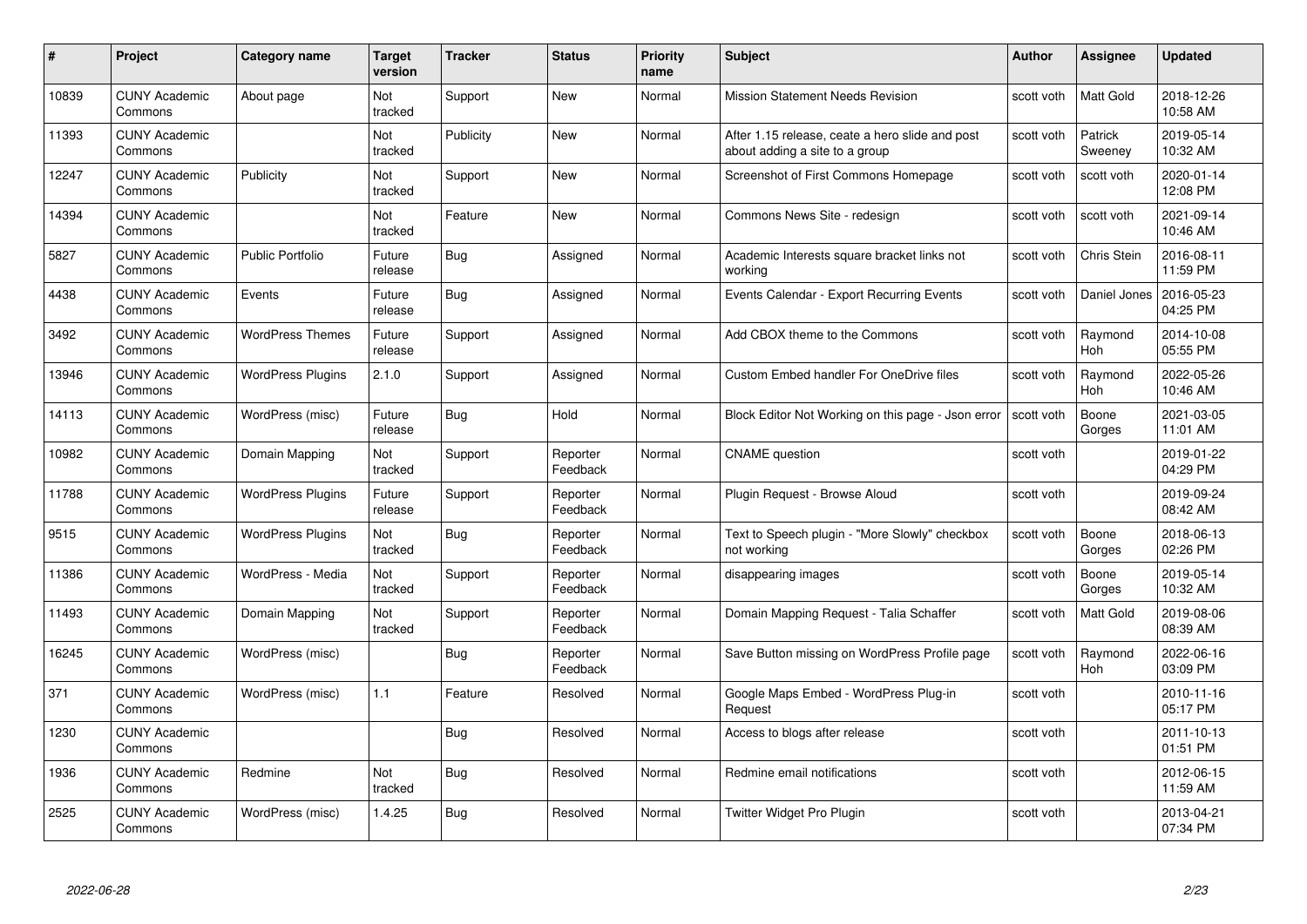| #    | Project                         | <b>Category name</b>     | <b>Target</b><br>version | <b>Tracker</b> | <b>Status</b> | <b>Priority</b><br>name | <b>Subject</b>                                                                 | <b>Author</b> | Assignee | <b>Updated</b>         |
|------|---------------------------------|--------------------------|--------------------------|----------------|---------------|-------------------------|--------------------------------------------------------------------------------|---------------|----------|------------------------|
| 2946 | <b>CUNY Academic</b><br>Commons | WordPress (misc)         |                          | Support        | Resolved      | Normal                  | Help Delete WP site with broken link                                           | scott voth    |          | 2014-02-08<br>09:53 AM |
| 2947 | <b>CUNY Academic</b><br>Commons |                          | Not<br>tracked           | Support        | Resolved      | Normal                  | Question on "Tools>>Domain Mapping"                                            | scott voth    |          | 2013-12-21<br>07:14 PM |
| 3081 | <b>CUNY Academic</b><br>Commons | Home Page                |                          | Support        | Resolved      | Normal                  | Lost Access to Create Hero Slides                                              | scott voth    |          | 2014-02-27<br>08:06 PM |
| 3621 | <b>CUNY Academic</b><br>Commons | Domain Mapping           | Not<br>tracked           | Support        | Resolved      | Normal                  | Question - Google Analytics, Mapped Domains,<br>and WP-Google-Analytics plugin | scott voth    |          | 2015-04-01<br>09:16 PM |
| 3712 | <b>CUNY Academic</b><br>Commons | <b>WordPress Themes</b>  | 1.7.6                    | Support        | Resolved      | Normal                  | Two plugins for the "Old Paper Theme" not<br>Available                         | scott voth    |          | 2014-12-11<br>08:16 PM |
| 4047 | <b>CUNY Academic</b><br>Commons | <b>WordPress Themes</b>  | Not<br>tracked           | Support        | Resolved      | Normal                  | Help James Samuel with Theme after it was<br>updated                           | scott voth    |          | 2015-07-21<br>06:12 PM |
| 4107 | <b>CUNY Academic</b><br>Commons | Server                   | Not<br>tracked           | <b>Bug</b>     | Resolved      | Normal                  | Slow Response Time and "Error establishing a<br>database connection"           | scott voth    |          | 2015-06-11<br>09:33 AM |
| 4309 | <b>CUNY Academic</b><br>Commons | Home Page                | 1.8.5                    | Feature        | Resolved      | Normal                  | Change Main Navigation Help Link to<br>http://codex.commons.gc.cuny.edu/       | scott voth    |          | 2015-07-21<br>10:45 AM |
| 5032 | <b>CUNY Academic</b><br>Commons | Server                   |                          | Support        | Resolved      | Normal                  | Error establishing a database connection                                       | scott voth    |          | 2015-12-14<br>08:46 PM |
| 5295 | <b>CUNY Academic</b><br>Commons | Server                   | Not<br>tracked           | Bug            | Resolved      | Normal                  | Lousy Response Time and sporadic timeouts                                      | scott voth    |          | 2016-03-15<br>10:03 AM |
| 5548 | CUNY Academic<br>Commons        | <b>WordPress Plugins</b> | 1.9.15                   | Feature        | Resolved      | Normal                  | Plugin Request: Inventory Manager - Michael<br>Madden                          | scott voth    |          | 2016-05-11<br>11:27 PM |
| 5829 | <b>CUNY Academic</b><br>Commons | Upgrades                 | Not<br>tracked           | Bug            | Resolved      | Normal                  | New Server - Creating a Group - Sometimes get<br>502 error                     | scott voth    |          | 2016-08-01<br>11:58 PM |
| 6111 | <b>CUNY Academic</b><br>Commons | Registration             |                          | Support        | Resolved      | Normal                  | Manually Activate Member Account - Sunjum<br>Hussain                           | scott voth    |          | 2016-10-11<br>08:21 PM |
| 7343 | <b>CUNY Academic</b><br>Commons | commonsinabox.org        | Not<br>tracked           | <b>Bug</b>     | Resolved      | Normal                  | commonsinabox.org - unable to access backend                                   | scott voth    |          | 2017-01-06<br>11:58 AM |
| 7625 | <b>CUNY Academic</b><br>Commons | Registration             | Not<br>tracked           | Bug            | Resolved      | Normal                  | User unable to register - gets "Forbidden"<br>message                          | scott voth    |          | 2017-11-15<br>01:44 PM |
| 7738 | <b>CUNY Academic</b><br>Commons | <b>WordPress Plugins</b> | 1.10.12                  | Feature        | Resolved      | Normal                  | Image Attribution Tagger                                                       | scott voth    |          | 2017-03-02<br>02:22 PM |
| 7810 | <b>CUNY Academic</b><br>Commons | <b>WordPress Themes</b>  | 1.10.15                  | Support        | Resolved      | Normal                  | Brunelleschi theme deprecation                                                 | scott voth    |          | 2017-03-27<br>10:38 AM |
| 8683 | <b>CUNY Academic</b><br>Commons | WordPress (misc)         | 1.11.12                  | Support        | Resolved      | Normal                  | site banner getting overlaid by black WordPress<br>nav bar                     | scott voth    |          | 2017-09-11<br>09:32 PM |
| 8706 | <b>CUNY Academic</b><br>Commons | <b>WordPress Plugins</b> | 1.11.13                  | Support        | Resolved      | Normal                  | Plugin Reguest - Accordion Slider lite                                         | scott voth    |          | 2017-09-22<br>10:01 AM |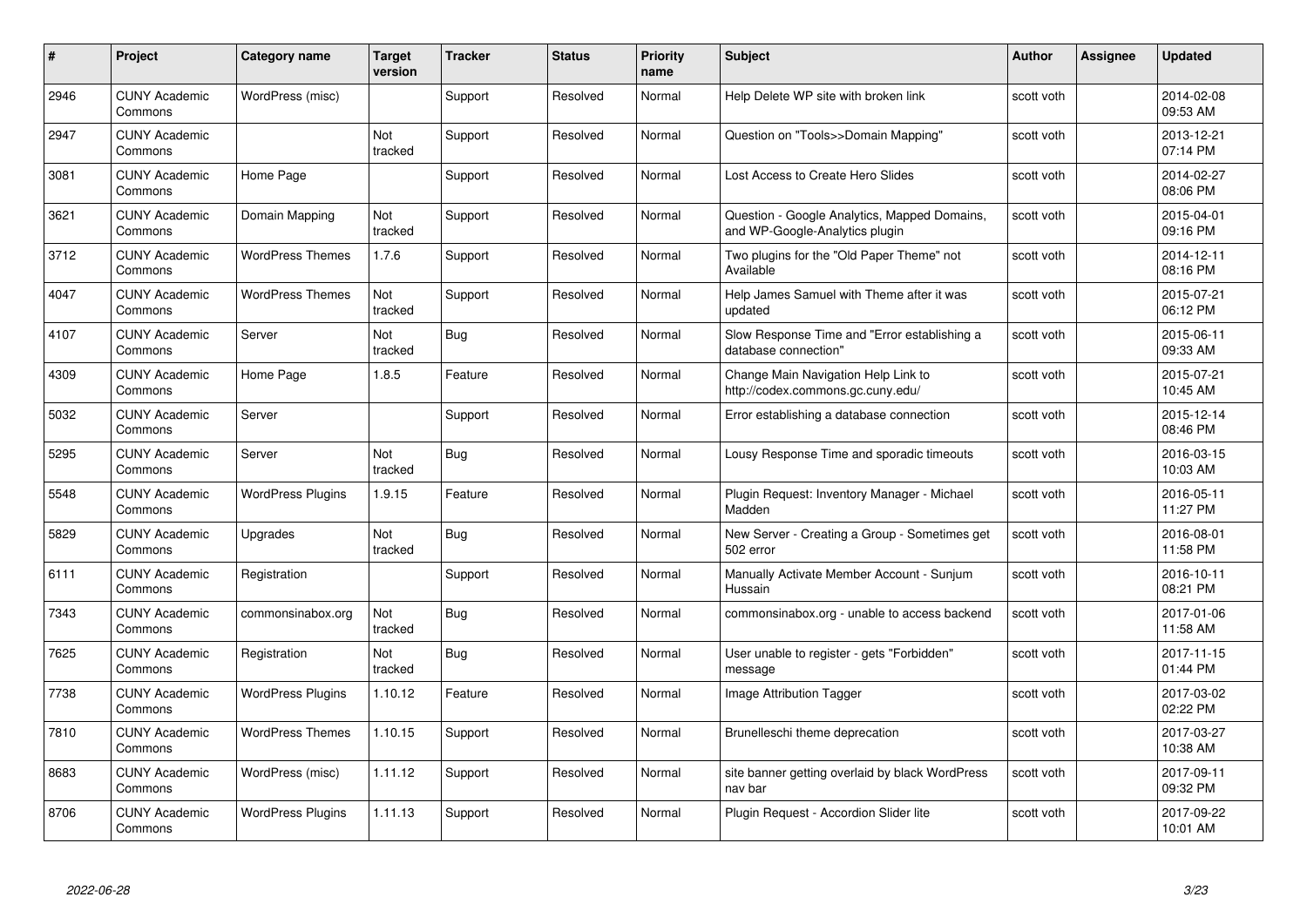| #     | Project                         | Category name            | <b>Target</b><br>version | <b>Tracker</b> | <b>Status</b> | <b>Priority</b><br>name | <b>Subject</b>                                    | <b>Author</b> | <b>Assignee</b> | <b>Updated</b>         |
|-------|---------------------------------|--------------------------|--------------------------|----------------|---------------|-------------------------|---------------------------------------------------|---------------|-----------------|------------------------|
| 8859  | <b>CUNY Academic</b><br>Commons |                          | Not<br>tracked           | Support        | Resolved      | Normal                  | <b>Hero Slide Permissions</b>                     | scott voth    |                 | 2017-10-26<br>09:59 AM |
| 9053  | <b>CUNY Academic</b><br>Commons | <b>WordPress Plugins</b> | 1.12.6                   | Support        | Resolved      | Normal                  | WPBakery Visual Composer plugin Not Working       | scott voth    |                 | 2018-01-09<br>07:50 PM |
| 9217  | <b>CUNY Academic</b><br>Commons | <b>WordPress Plugins</b> | 1.12.9                   | Support        | Resolved      | Normal                  | Plugin Request - Text to Speech Widget            | scott voth    |                 | 2018-02-27<br>11:05 AM |
| 9221  | <b>CUNY Academic</b><br>Commons | <b>WordPress Plugins</b> | 1.16.6                   | Support        | Resolved      | Normal                  | Plugin Request - Quiz and Survey Master           | scott voth    |                 | 2020-02-25<br>10:55 AM |
| 9675  | <b>CUNY Academic</b><br>Commons | WordPress (misc)         |                          | Support        | Resolved      | Normal                  | Upload html file to new labor forum site          | scott voth    |                 | 2018-04-30<br>09:15 PM |
| 9685  | <b>CUNY Academic</b><br>Commons | <b>WordPress Plugins</b> | 1.13.1                   | Support        | Resolved      | Normal                  | Plugin Request - Popup-Maker                      | scott voth    |                 | 2018-05-08<br>10:52 AM |
| 9707  | <b>CUNY Academic</b><br>Commons | commonsinabox.org        |                          | Support        | Resolved      | Normal                  | CommonsinaBox.org DEV admin not responding        | scott voth    |                 | 2018-05-07<br>10:38 AM |
| 9745  | <b>CUNY Academic</b><br>Commons | Commons In A Box         | Not<br>tracked           | Support        | Resolved      | Normal                  | Commons in a Box - Query monitor                  | scott voth    |                 | 2018-05-09<br>01:24 PM |
| 9959  | <b>CUNY Academic</b><br>Commons | <b>WordPress Plugins</b> |                          | Bug            | Resolved      | Normal                  | Carto Map embed issue                             | scott voth    |                 | 2018-06-22<br>07:00 PM |
| 10071 | <b>CUNY Academic</b><br>Commons | WordPress (misc)         | Not<br>tracked           | Bug            | Resolved      | Normal                  | News Site not displaying                          | scott voth    |                 | 2018-07-30<br>01:19 PM |
| 10086 | <b>CUNY Academic</b><br>Commons | <b>WordPress Plugins</b> | 1.13.7                   | Support        | Resolved      | Normal                  | plugin request - Custom Facebook Feed             | scott voth    |                 | 2018-08-06<br>01:29 PM |
| 10105 | <b>CUNY Academic</b><br>Commons | <b>WordPress Plugins</b> | 1.13.7                   | Support        | Resolved      | Normal                  | Plugin request: Custom Post Type Widget           | scott voth    |                 | 2018-08-06<br>01:35 PM |
| 10106 | <b>CUNY Academic</b><br>Commons | <b>WordPress Plugins</b> | 1.13.7                   | Support        | Resolved      | Normal                  | Plugin request - Better Font Awesome              | scott voth    |                 | 2018-08-06<br>01:38 PM |
| 10111 | <b>CUNY Academic</b><br>Commons | <b>WordPress Plugins</b> | 1.13.7                   | Support        | Resolved      | Normal                  | Plugin request - Glossary                         | scott voth    |                 | 2018-08-06<br>01:44 PM |
| 10112 | <b>CUNY Academic</b><br>Commons | <b>WordPress Plugins</b> | 1.13.7                   | Support        | Resolved      | Normal                  | plugin request - Elementor                        | scott voth    |                 | 2018-08-06<br>01:45 PM |
| 10171 | <b>CUNY Academic</b><br>Commons | WordPress (misc)         | Not<br>tracked           | Support        | Resolved      | Normal                  | <b>Migration Question</b>                         | scott voth    |                 | 2018-09-12<br>01:48 PM |
| 10173 | <b>CUNY Academic</b><br>Commons | <b>WordPress Plugins</b> | 1.13.8                   | Support        | Resolved      | Normal                  | Plugin Request - MapMaker Enhanced Google<br>Maps | scott voth    |                 | 2018-08-23<br>08:07 AM |
| 10344 | <b>CUNY Academic</b><br>Commons | <b>WordPress Plugins</b> | 1.13.10                  | Support        | Resolved      | Normal                  | Twitter Plugins that are outdated                 | scott voth    |                 | 2018-09-25<br>10:50 AM |
| 10345 | CUNY Academic<br>Commons        | <b>WordPress Plugins</b> | 1.13.10                  | Support        | Resolved      | Normal                  | Remove "Sociable" Plugin                          | scott voth    |                 | 2018-09-25<br>10:54 AM |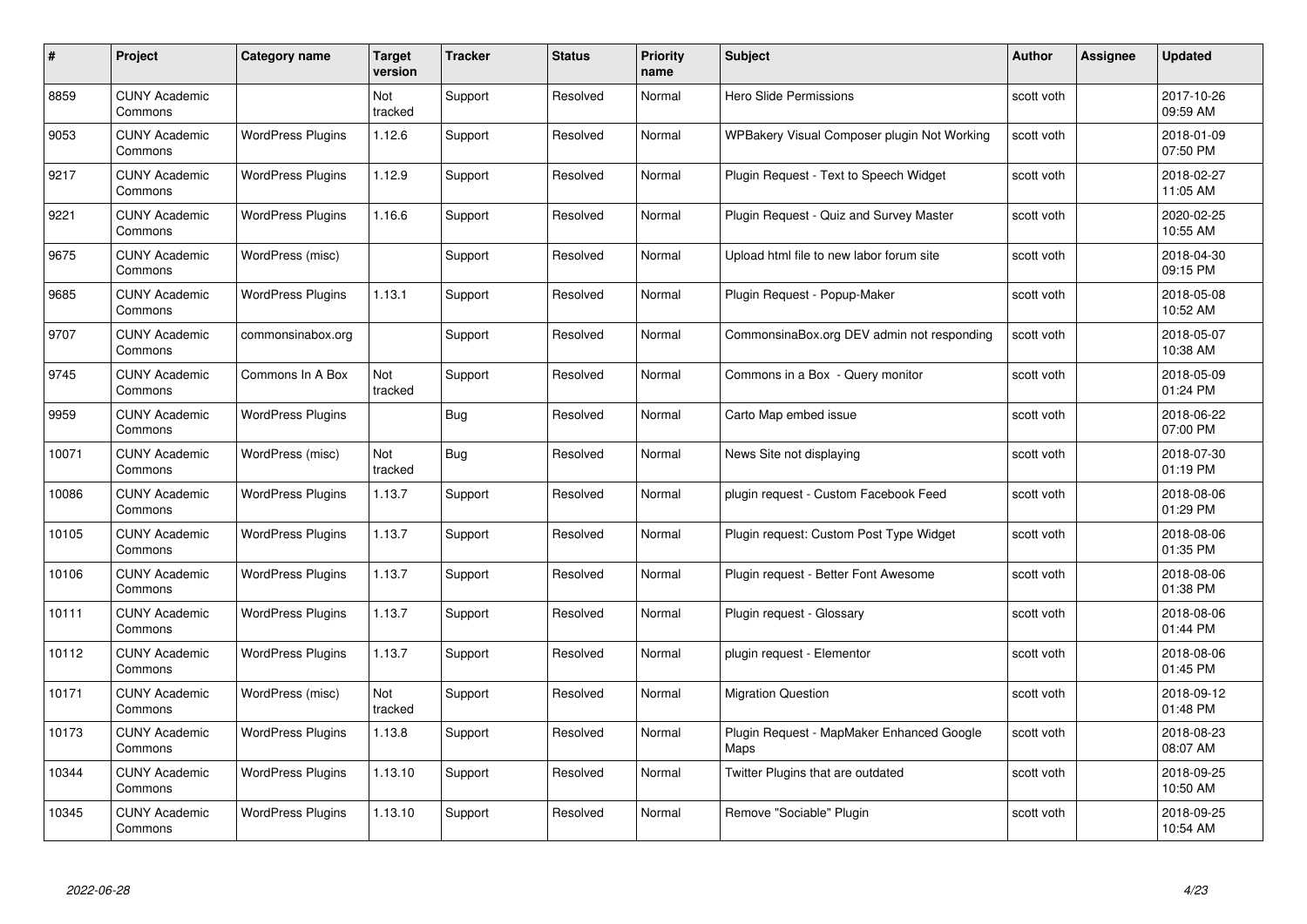| #     | Project                         | <b>Category name</b>     | Target<br>version | <b>Tracker</b> | <b>Status</b> | <b>Priority</b><br>name | <b>Subject</b>                                                     | <b>Author</b> | <b>Assignee</b> | <b>Updated</b>         |
|-------|---------------------------------|--------------------------|-------------------|----------------|---------------|-------------------------|--------------------------------------------------------------------|---------------|-----------------|------------------------|
| 10348 | <b>CUNY Academic</b><br>Commons | <b>WordPress Plugins</b> | 1.13.10           | Support        | Resolved      | Normal                  | <b>Remove Outdated Plugins</b>                                     | scott voth    |                 | 2018-09-25<br>11:00 AM |
| 10529 | <b>CUNY Academic</b><br>Commons | <b>WordPress Plugins</b> | 1.13.12           | Support        | Resolved      | Normal                  | Plugin Request -<br>https://wordpress.org/plugins/sign-up-sheets/  | scott voth    |                 | 2018-10-23<br>11:36 AM |
| 10858 | <b>CUNY Academic</b><br>Commons |                          | 1.14.3            | Support        | Resolved      | Normal                  | deprecate WP Post to PDF plugin                                    | scott voth    |                 | 2018-12-26<br>10:33 AM |
| 11175 | <b>CUNY Academic</b><br>Commons | <b>WordPress Plugins</b> | Not<br>tracked    | Support        | Resolved      | Normal                  | unsubscribe action not working with Tribulant<br>newsletter plugin | scott voth    |                 | 2019-02-28<br>04:40 PM |
| 11276 | <b>CUNY Academic</b><br>Commons | <b>WordPress Plugins</b> |                   | Support        | Resolved      | Normal                  | unable to embed PDF with PDF Embedder                              | scott voth    |                 | 2019-05-14<br>05:03 PM |
| 11346 | <b>CUNY Academic</b><br>Commons | Accessibility            | 1.14.11           | Support        | Resolved      | Normal                  | Accessibility issues on Help page                                  | scott voth    |                 | 2019-04-23<br>11:38 AM |
| 11524 | <b>CUNY Academic</b><br>Commons | <b>WordPress Themes</b>  | Not<br>tracked    | Support        | Resolved      | Normal                  | theme purchase rights                                              | scott voth    |                 | 2019-06-06<br>01:43 PM |
| 11530 | <b>CUNY Academic</b><br>Commons | Home Page                | Not<br>tracked    | <b>Bug</b>     | Resolved      | Normal                  | News Tab on homepage                                               | scott voth    |                 | 2019-06-10<br>02:04 PM |
| 11590 | <b>CUNY Academic</b><br>Commons | <b>WordPress Plugins</b> | 1.15.4            | Support        | Resolved      | Normal                  | deprecate The The Tabs and Accordion plugin                        | scott voth    |                 | 2019-06-25<br>04:22 PM |
| 11745 | <b>CUNY Academic</b><br>Commons | <b>WordPress Themes</b>  | Not<br>tracked    | Support        | Resolved      | Normal                  | Make ColorMag theme available for literary bronx<br>site           | scott voth    |                 | 2019-08-14<br>03:36 PM |
| 12149 | CUNY Academic<br>Commons        | <b>WordPress Plugins</b> | 1.16.1            | Feature        | Resolved      | Normal                  | plugin request - Kadence-bloks                                     | scott voth    |                 | 2019-12-10<br>11:14 AM |
| 12253 | <b>CUNY Academic</b><br>Commons | <b>WordPress Themes</b>  | 1.16.3            | Support        | Resolved      | Normal                  | Theme request - Atomic Block theme                                 | scott voth    |                 | 2020-01-14<br>02:07 PM |
| 12773 | <b>CUNY Academic</b><br>Commons | <b>WordPress Themes</b>  | Not<br>tracked    | Support        | Resolved      | Normal                  | Deprecate Serif Lite theme                                         | scott voth    |                 | 2020-05-12<br>05:44 PM |
| 12796 | <b>CUNY Academic</b><br>Commons | <b>WordPress Plugins</b> |                   | Support        | Resolved      | Normal                  | Timeline JS                                                        | scott voth    |                 | 2020-06-03<br>04:10 PM |
| 12953 | <b>CUNY Academic</b><br>Commons | <b>WordPress Themes</b>  | Not<br>tracked    | Bug            | Resolved      | Normal                  | Pagination Issue on Customizr theme                                | scott voth    |                 | 2020-07-14<br>11:53 AM |
| 13374 | <b>CUNY Academic</b><br>Commons | Domain Mapping           |                   | Support        | Resolved      | Normal                  | domain mapping question                                            | scott voth    |                 | 2020-10-01<br>01:10 PM |
| 13407 | <b>CUNY Academic</b><br>Commons | Domain Mapping           | Not<br>tracked    | Support        | Resolved      | Normal                  | Remove domain mapping for sexgenlab.org                            | scott voth    |                 | 2020-09-30<br>11:35 AM |
| 13716 | <b>CUNY Academic</b><br>Commons | <b>WordPress Plugins</b> |                   | Support        | Resolved      | Normal                  | Events sidebar issue with segalcenter.org                          | scott voth    |                 | 2020-12-21<br>10:55 AM |
| 13754 | CUNY Academic<br>Commons        | <b>WordPress Themes</b>  | Not<br>tracked    | Feature        | Resolved      | Normal                  | Update Commons WordPress Default Theme                             | scott voth    |                 | 2021-01-11<br>10:51 AM |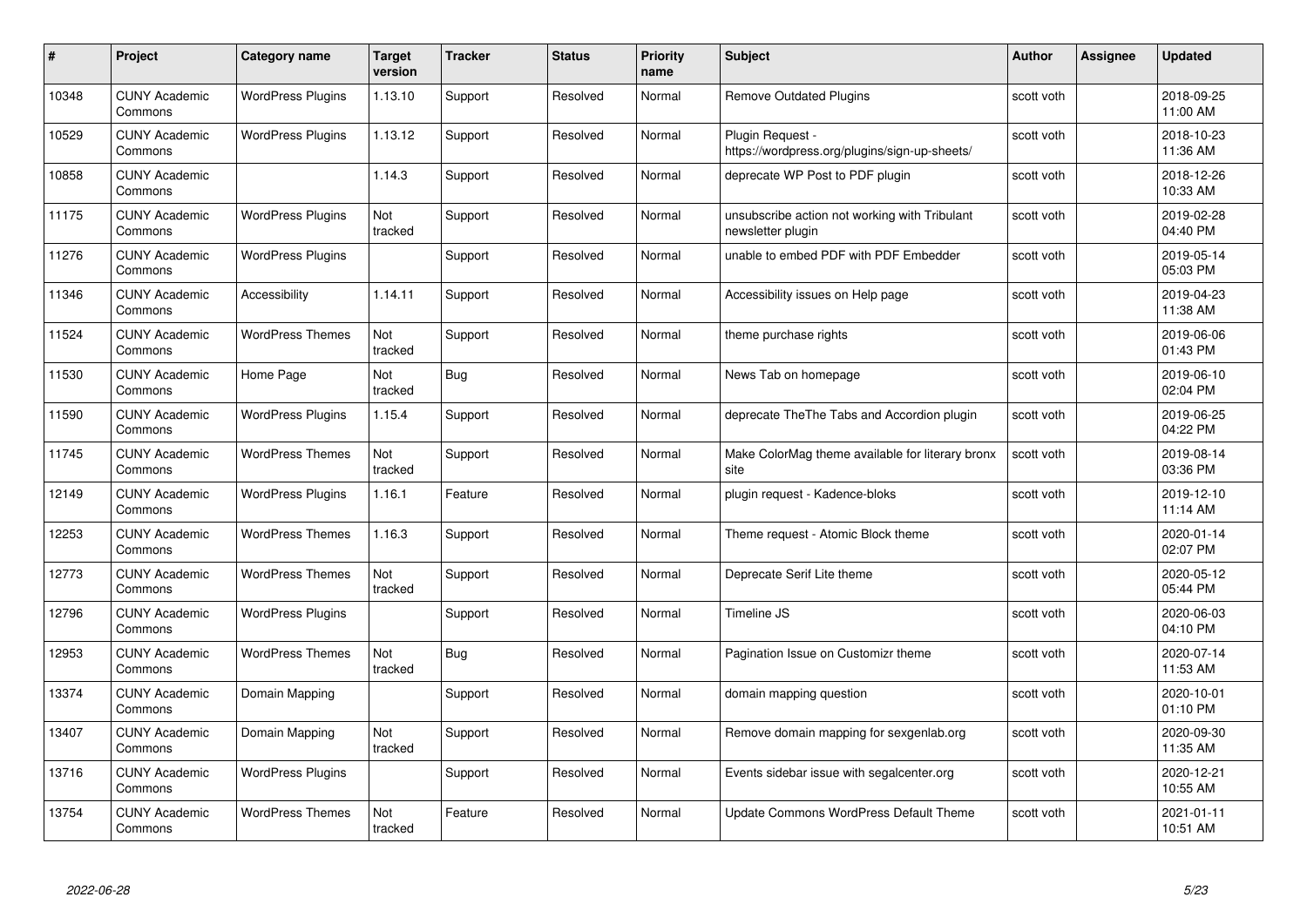| #     | Project                         | <b>Category name</b>     | Target<br>version | <b>Tracker</b> | <b>Status</b> | <b>Priority</b><br>name | <b>Subject</b>                                                                     | <b>Author</b> | <b>Assignee</b> | <b>Updated</b>         |
|-------|---------------------------------|--------------------------|-------------------|----------------|---------------|-------------------------|------------------------------------------------------------------------------------|---------------|-----------------|------------------------|
| 13755 | <b>CUNY Academic</b><br>Commons | <b>WordPress Themes</b>  | Not<br>tracked    | Support        | Resolved      | Normal                  | Deprecate Twenty Ten and Twenty Eleven<br>themes                                   | scott voth    |                 | 2021-01-12<br>10:46 AM |
| 14250 | <b>CUNY Academic</b><br>Commons | Support                  | Not<br>tracked    | Support        | Resolved      | Normal                  | migrate new site to old url                                                        | scott voth    |                 | 2021-04-13<br>07:41 PM |
| 14694 | <b>CUNY Academic</b><br>Commons | Groups (misc)            | 1.18.16           | Bug            | Resolved      | Normal                  | Order by: Newly Created, Alphabetical, etc. Not<br>Working on Groups and Sites tab | scott voth    |                 | 2021-08-10<br>11:16 AM |
| 14847 | <b>CUNY Academic</b><br>Commons | <b>WordPress Plugins</b> |                   | Support        | Resolved      | Normal                  | JetPack Issue displaying simple images                                             | scott voth    |                 | 2021-10-10<br>12:40 PM |
| 15204 | <b>CUNY Academic</b><br>Commons | WordPress (misc)         |                   | Support        | Resolved      | Normal                  | PDF export replaces Polish letter "I" with "?"                                     | scott voth    |                 | 2022-01-19<br>04:35 PM |
| 16143 | <b>CUNY Academic</b><br>Commons |                          | 1.19.10           | <b>Bug</b>     | Resolved      | Normal                  | Is Commons site down?                                                              | scott voth    |                 | 2022-05-24<br>11:17 AM |
| 294   | <b>CUNY Academic</b><br>Commons | Wiki                     | 1.0.2             | Bug            | Resolved      | Normal                  | TagAsCategory extension on the Wiki                                                | scott voth    | Boone<br>Gorges | 2010-09-02<br>10:53 AM |
| 299   | <b>CUNY Academic</b><br>Commons | Wiki                     | 1.0.2             | Bug            | Resolved      | Normal                  | Wiki Sidebar Search Option                                                         | scott voth    | Boone<br>Gorges | 2010-09-02<br>10:46 AM |
| 447   | <b>CUNY Academic</b><br>Commons | WordPress (misc)         | 1.1.4             | Bug            | Resolved      | Normal                  | Widgetize Google Gadjets plugin                                                    | scott voth    | Boone<br>Gorges | 2010-12-18<br>12:24 PM |
| 448   | <b>CUNY Academic</b><br>Commons | WordPress (misc)         | 1.1.4             | Bug            | Resolved      | Normal                  | Media Element HTML5 Player Plugin                                                  | scott voth    | Boone<br>Gorges | 2010-12-18<br>11:16 AM |
| 460   | <b>CUNY Academic</b><br>Commons | Wiki                     | Not<br>tracked    | Bug            | Resolved      | Normal                  | Older Images not showing up on Wiki after release   scott voth<br>1.1.1            |               | Boone<br>Gorges | 2010-12-21<br>04:46 PM |
| 461   | <b>CUNY Academic</b><br>Commons | WordPress (misc)         | 1.1.3             | Bug            | Resolved      | Normal                  | Atahualpa 3.3.3 - does it need to be upgraded for<br>WP 3 ?                        | scott voth    | Boone<br>Gorges | 2010-12-13<br>09:15 PM |
| 517   | <b>CUNY Academic</b><br>Commons | BuddyPress (misc)        | 1.3               | Feature        | Resolved      | Normal                  | Image handling for new BP "wiki-like" plugin                                       | scott voth    | Boone<br>Gorges | 2011-06-20<br>11:33 AM |
| 518   | <b>CUNY Academic</b><br>Commons | BuddyPress (misc)        | 1.2               | Feature        | Resolved      | Normal                  | Search box for new BP "wiki-like" plugin                                           | scott voth    | Boone<br>Gorges | 2011-02-23<br>08:41 AM |
| 569   | CUNY Academic<br>Commons        | WordPress (misc)         | 1.1.10            | Bug            | Resolved      | Normal                  | Issue found switching between Green Park, Woo<br>Canvas Theme, and back again      | scott voth    | Boone<br>Gorges | 2011-02-08<br>05:35 PM |
| 587   | <b>CUNY Academic</b><br>Commons | WordPress (misc)         | 1.1.10            | Feature        | Resolved      | Normal                  | Zotero Plugin - ZotPress                                                           | scott voth    | Boone<br>Gorges | 2011-02-21<br>05:44 PM |
| 689   | <b>CUNY Academic</b><br>Commons | BuddyPress (misc)        | $1.3$             | Bug            | Resolved      | Normal                  | BP-specific custom post types should not be<br>visible to non-admins on Dashboard  | scott voth    | Boone<br>Gorges | 2011-05-17<br>11:13 AM |
| 754   | <b>CUNY Academic</b><br>Commons | BuddyPress (misc)        | $1.3$             | Bug            | Resolved      | Normal                  | LaTex parsing on email notifications                                               | scott voth    | Boone<br>Gorges | 2011-09-14<br>01:28 AM |
| 1155  | CUNY Academic<br>Commons        | WordPress (misc)         | 1.2.5             | Feature        | Resolved      | Normal                  | Add Fancybox WordPress plugin                                                      | scott voth    | Boone<br>Gorges | 2011-09-12<br>05:48 PM |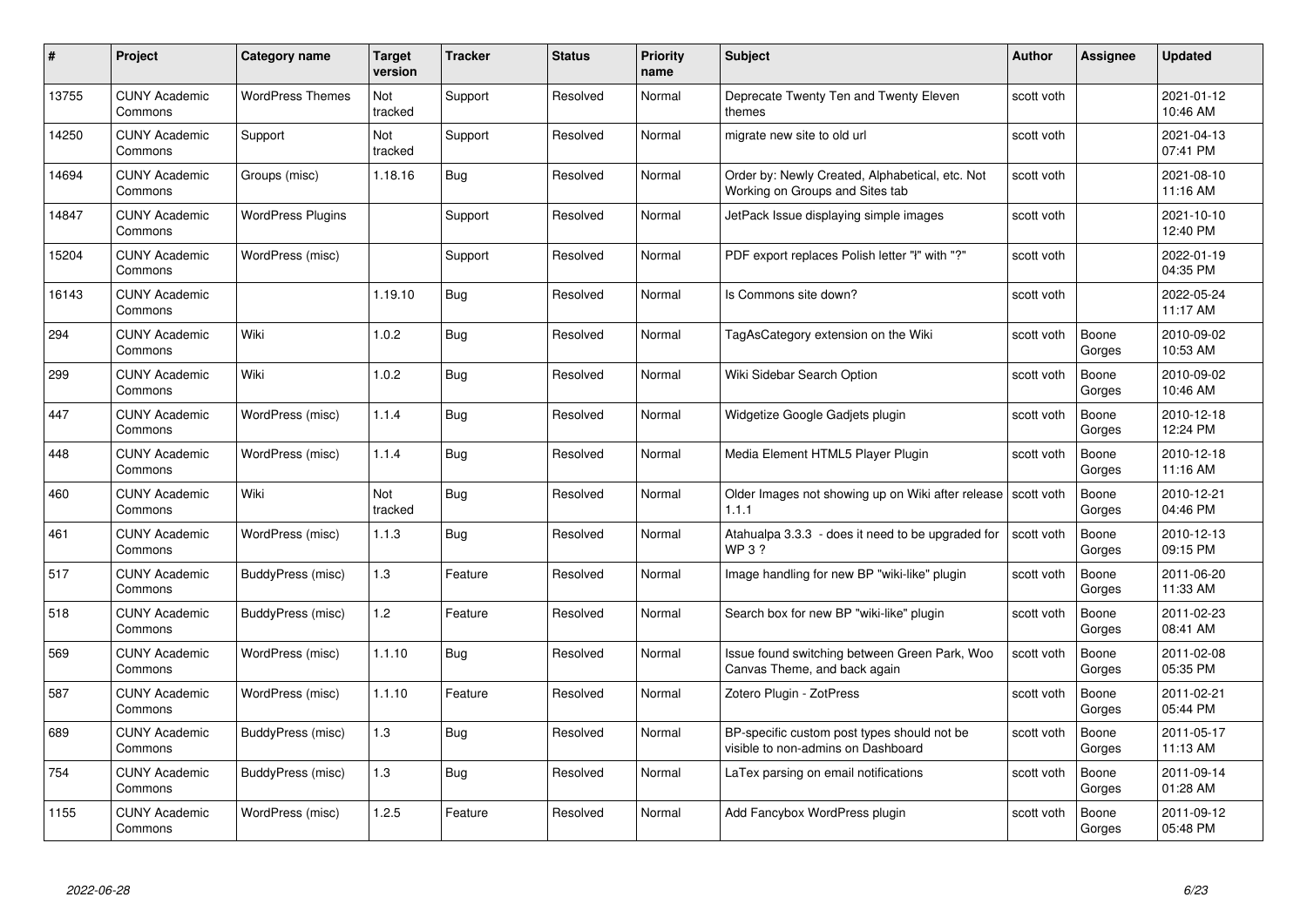| #    | Project                         | <b>Category name</b> | Target<br>version | <b>Tracker</b> | <b>Status</b> | <b>Priority</b><br>name | <b>Subject</b>                                                       | <b>Author</b> | <b>Assignee</b> | <b>Updated</b>         |
|------|---------------------------------|----------------------|-------------------|----------------|---------------|-------------------------|----------------------------------------------------------------------|---------------|-----------------|------------------------|
| 1222 | <b>CUNY Academic</b><br>Commons | WordPress (misc)     | 1.5               | Feature        | Resolved      | Normal                  | <b>Evaluate Premium Themes for "The Commons</b><br>Classified"       | scott voth    | Boone<br>Gorges | 2011-11-29<br>10:23 AM |
| 1237 | <b>CUNY Academic</b><br>Commons | Events               | 1.8               | Feature        | Resolved      | Normal                  | Develop Commons Calendar of Events Plugin                            | scott voth    | Boone<br>Gorges | 2016-02-15<br>11:19 PM |
| 1316 | <b>CUNY Academic</b><br>Commons | BuddyPress (misc)    | 1.2.5             | Bug            | Resolved      | Normal                  | Buddy Press Docs - comments going to email, but<br>not to the Doc    | scott voth    | Boone<br>Gorges | 2011-11-04<br>12:53 PM |
| 1355 | <b>CUNY Academic</b><br>Commons | WordPress (misc)     | 1.3               | Feature        | Resolved      | Normal                  | Plugin request: Tagline Rotator                                      | scott voth    | Boone<br>Gorges | 2011-12-08<br>07:04 PM |
| 1379 | CUNY Academic<br>Commons        | Wiki                 | 1.3               | Bug            | Resolved      | Normal                  | Help Link in the Admin Bar points to old Help<br>Page                | scott voth    | Boone<br>Gorges | 2011-12-09<br>09:08 AM |
| 1396 | <b>CUNY Academic</b><br>Commons | WordPress (misc)     | 1.3.13            | <b>Bug</b>     | Resolved      | Normal                  | InLine Google Docs Plugin Not Working                                | scott voth    | Boone<br>Gorges | 2012-05-22<br>11:36 AM |
| 1427 | <b>CUNY Academic</b><br>Commons | WordPress (misc)     | 1.3.5             | Feature        | Resolved      | Normal                  | Plugin Request: jQuery Vertical Accordion Menu                       | scott voth    | Boone<br>Gorges | 2012-01-16<br>08:17 PM |
| 1461 | <b>CUNY Academic</b><br>Commons | BuddyPress (misc)    | 1.3.1             | Bug            | Resolved      | Normal                  | Strange Behaviour in the Activity Stream                             | scott voth    | Boone<br>Gorges | 2011-12-19<br>08:33 AM |
| 1465 | <b>CUNY Academic</b><br>Commons | Wiki                 | 1.3.4             | Bug            | Resolved      | Normal                  | TagAsCategory Extension & Wiki Inc Plugin                            | scott voth    | Boone<br>Gorges | 2012-01-10<br>08:46 PM |
| 1486 | <b>CUNY Academic</b><br>Commons | BuddyPress (misc)    | Not<br>tracked    | <b>Bug</b>     | Resolved      | Normal                  | Blog Tag in Group                                                    | scott voth    | Boone<br>Gorges | 2011-12-21<br>07:45 AM |
| 1502 | CUNY Academic<br>Commons        | WordPress (misc)     | 1.3.4             | Support        | Resolved      | Normal                  | The Commons Classified - ClassiPress Theme                           | scott voth    | Boone<br>Gorges | 2012-01-13<br>09:09 AM |
| 1625 | <b>CUNY Academic</b><br>Commons | BuddyPress (misc)    | 1.10              | Feature        | Resolved      | Normal                  | Modify Default Avatar and Assignment Process                         | scott voth    | Boone<br>Gorges | 2016-02-19<br>12:09 AM |
| 1645 | <b>CUNY Academic</b><br>Commons | WordPress (misc)     | 1.3.8             | <b>Bug</b>     | Resolved      | Normal                  | WordTube Plugin can't find "JW Player" - fails to<br>play .swf files | scott voth    | Boone<br>Gorges | 2012-02-23<br>07:27 PM |
| 1716 | <b>CUNY Academic</b><br>Commons | WordPress (misc)     | 1.3.9             | Feature        | Resolved      | Normal                  | Plugin Request: Blogger Importer                                     | scott voth    | Boone<br>Gorges | 2012-03-12<br>11:56 AM |
| 1717 | <b>CUNY Academic</b><br>Commons | WordPress (misc)     | 1.3.9             | Bug            | Resolved      | Normal                  | SimplePie For WP not working - need a writable<br>Cache Folder       | scott voth    | Boone<br>Gorges | 2012-03-12<br>12:17 PM |
| 1718 | <b>CUNY Academic</b><br>Commons | WordPress (misc)     | 1.4               | Feature        | Resolved      | Normal                  | Plugin Request - Live Journal Importer                               | scott voth    | Boone<br>Gorges | 2012-03-19<br>10:48 PM |
| 1719 | <b>CUNY Academic</b><br>Commons | WordPress (misc)     | 1.3.9             | Feature        | Resolved      | Normal                  | Plugin Request: RSS Importer                                         | scott voth    | Boone<br>Gorges | 2012-03-12<br>11:59 AM |
| 1720 | <b>CUNY Academic</b><br>Commons | WordPress (misc)     | 1.3.9             | Feature        | Resolved      | Normal                  | Plugin Request: Tumblr Importer                                      | scott voth    | Boone<br>Gorges | 2012-03-12<br>11:57 AM |
| 1745 | CUNY Academic<br>Commons        | BuddyPress (misc)    | Not<br>tracked    | Bug            | Resolved      | Normal                  | Dashboard Access to Create Hero Slides                               | scott voth    | Boone<br>Gorges | 2012-03-19<br>04:14 PM |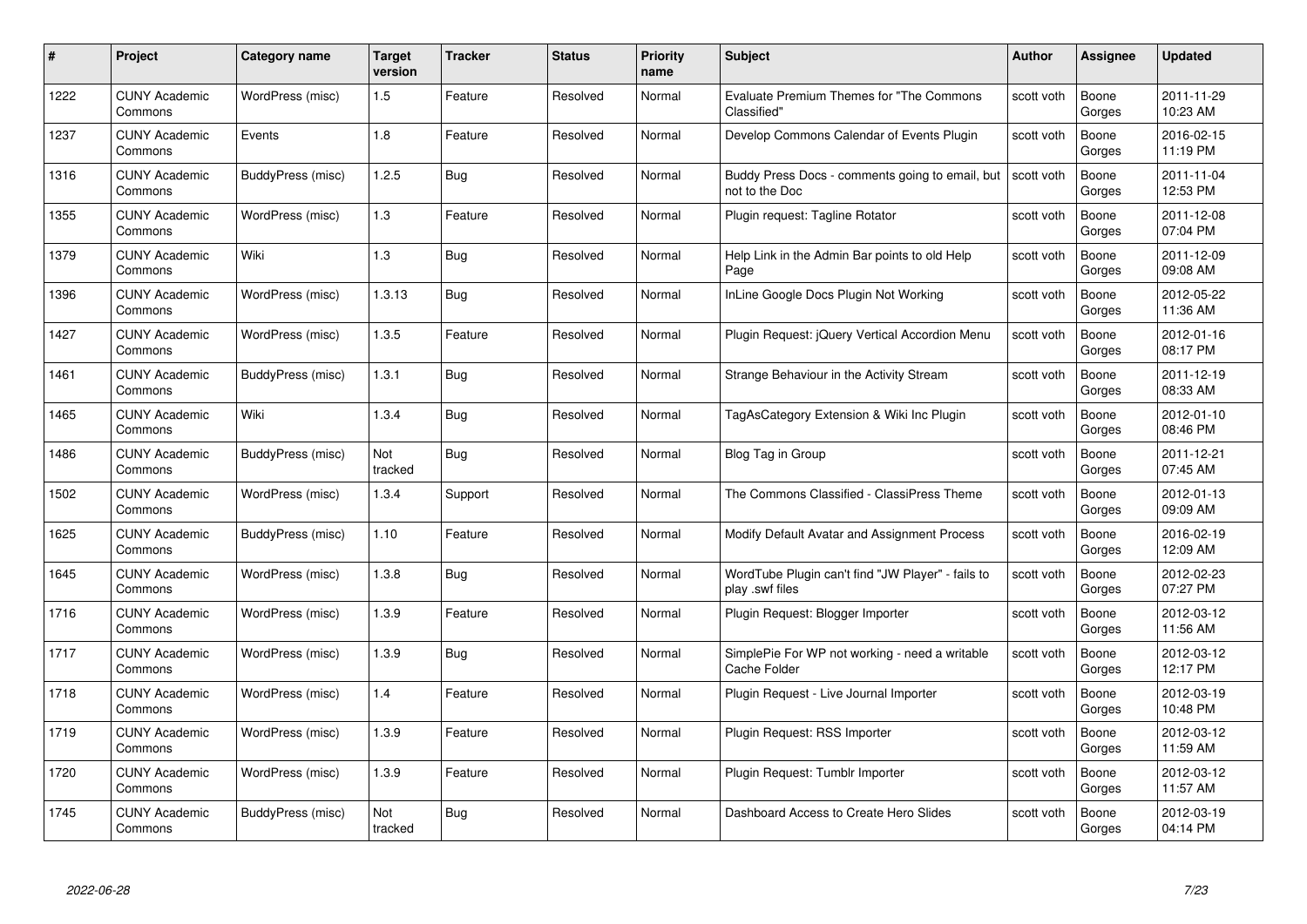| #    | Project                         | <b>Category name</b> | Target<br>version | <b>Tracker</b> | <b>Status</b> | <b>Priority</b><br>name | <b>Subject</b>                                                                       | <b>Author</b> | <b>Assignee</b> | <b>Updated</b>         |
|------|---------------------------------|----------------------|-------------------|----------------|---------------|-------------------------|--------------------------------------------------------------------------------------|---------------|-----------------|------------------------|
| 1746 | <b>CUNY Academic</b><br>Commons | WordPress (misc)     | 1.3.10            | Feature        | Resolved      | Normal                  | Max Number of Items in a Tag Cloud                                                   | scott voth    | Boone<br>Gorges | 2012-03-29<br>10:09 AM |
| 1848 | <b>CUNY Academic</b><br>Commons | WordPress (misc)     | 1.3.13            | Bug            | Resolved      | Normal                  | Having Issues with Saving Menu Changes on the<br><b>Commons Codex</b>                | scott voth    | Boone<br>Gorges | 2012-04-26<br>07:48 PM |
| 1932 | <b>CUNY Academic</b><br>Commons | WordPress (misc)     | Not<br>tracked    | Bug            | Resolved      | Normal                  | Lost access to Create Hero Slides                                                    | scott voth    | Boone<br>Gorges | 2012-06-12<br>08:34 AM |
| 2209 | <b>CUNY Academic</b><br>Commons | WordPress (misc)     |                   | Feature        | Resolved      | Normal                  | Install Q & A Plugin on Commonsinabox.org                                            | scott voth    | Boone<br>Gorges | 2012-10-21<br>10:53 AM |
| 2287 | <b>CUNY Academic</b><br>Commons | commonsinabox.org    | Not<br>tracked    | <b>Bug</b>     | Resolved      | Normal                  | User reports he added an entry to the Help &<br>Support Forum - but it was lost      | scott voth    | Boone<br>Gorges | 2012-11-21<br>11:27 PM |
| 2316 | <b>CUNY Academic</b><br>Commons | commonsinabox.org    | Not<br>tracked    | <b>Bug</b>     | Resolved      | Normal                  | Commonsinabox.org - group forum - can't access<br>second page of forum posts         | scott voth    | Boone<br>Gorges | 2012-12-03<br>11:57 AM |
| 2392 | <b>CUNY Academic</b><br>Commons | WordPress (misc)     | Not<br>tracked    | <b>Bug</b>     | Resolved      | Normal                  | Lost Access to Create Hero Slides                                                    | scott voth    | Boone<br>Gorges | 2013-02-04<br>10:25 AM |
| 2435 | <b>CUNY Academic</b><br>Commons | commonsinabox.org    |                   | <b>Bug</b>     | Resolved      | Normal                  | commonsinabox.org - media upload file types                                          | scott voth    | Boone<br>Gorges | 2013-02-13<br>09:58 PM |
| 2436 | <b>CUNY Academic</b><br>Commons | WordPress (misc)     | 1.4.20            | Bug            | Resolved      | Normal                  | Commons News blog - Commons Buzz Slider                                              | scott voth    | Boone<br>Gorges | 2013-02-28<br>11:27 AM |
| 2484 | <b>CUNY Academic</b><br>Commons | commonsinabox.org    |                   | <b>Bug</b>     | Resolved      | Normal                  | Forum posts are vanishing - can only view last few   scott voth<br>on Help & Support |               | Boone<br>Gorges | 2013-03-01<br>11:19 AM |
| 2511 | <b>CUNY Academic</b><br>Commons | WordPress (misc)     |                   | <b>Bug</b>     | Resolved      | Normal                  | Lost Access to Create Hero Slides                                                    | scott voth    | Boone<br>Gorges | 2013-03-11<br>10:24 AM |
| 2518 | <b>CUNY Academic</b><br>Commons | commonsinabox.org    | Not<br>tracked    | Bug            | Resolved      | Normal                  | Lost Access to Upload image files on<br>CommonsinaBox.org                            | scott voth    | Boone<br>Gorges | 2013-03-20<br>01:57 PM |
| 2561 | <b>CUNY Academic</b><br>Commons | commonsinabox.org    | Not<br>tracked    | <b>Bug</b>     | Resolved      | Normal                  | CSS Issues on Commonsinabox.org                                                      | scott voth    | Boone<br>Gorges | 2013-05-16<br>03:31 PM |
| 2568 | <b>CUNY Academic</b><br>Commons |                      | Not<br>tracked    | Support        | Resolved      | Normal                  | Statistics Needed - Queens College Commons<br>Usage                                  | scott voth    | Boone<br>Gorges | 2016-01-26<br>12:35 AM |
| 2585 | CUNY Academic<br>Commons        | commonsinabox.org    | Not<br>tracked    | Bug            | Resolved      | Normal                  | commonsinbox.org - no "site features" option                                         | scott voth    | Boone<br>Gorges | 2013-05-21<br>09:15 PM |
| 2631 | <b>CUNY Academic</b><br>Commons | commonsinabox.org    | Not<br>tracked    | <b>Bug</b>     | Resolved      | Normal                  | Bullet Points don't display in Forum posts on<br>CBOX.org                            | scott voth    | Boone<br>Gorges | 2014-05-01<br>08:11 PM |
| 2633 | <b>CUNY Academic</b><br>Commons | commonsinabox.org    | Not<br>tracked    | <b>Bug</b>     | Resolved      | Normal                  | Mentions in CBOX.org                                                                 | scott voth    | Boone<br>Gorges | 2014-05-01<br>08:12 PM |
| 2679 | <b>CUNY Academic</b><br>Commons | WordPress (misc)     | Not<br>tracked    | Support        | Resolved      | Normal                  | WP Post to PDF plugin Logo                                                           | scott voth    | Boone<br>Gorges | 2014-11-03<br>03:53 PM |
| 2779 | CUNY Academic<br>Commons        | BuddyPress (misc)    | 1.5.3             | <b>Bug</b>     | Resolved      | Normal                  | Firefox Issue on Portfolio page when scrolling<br>down                               | scott voth    | Boone<br>Gorges | 2013-09-19<br>01:52 PM |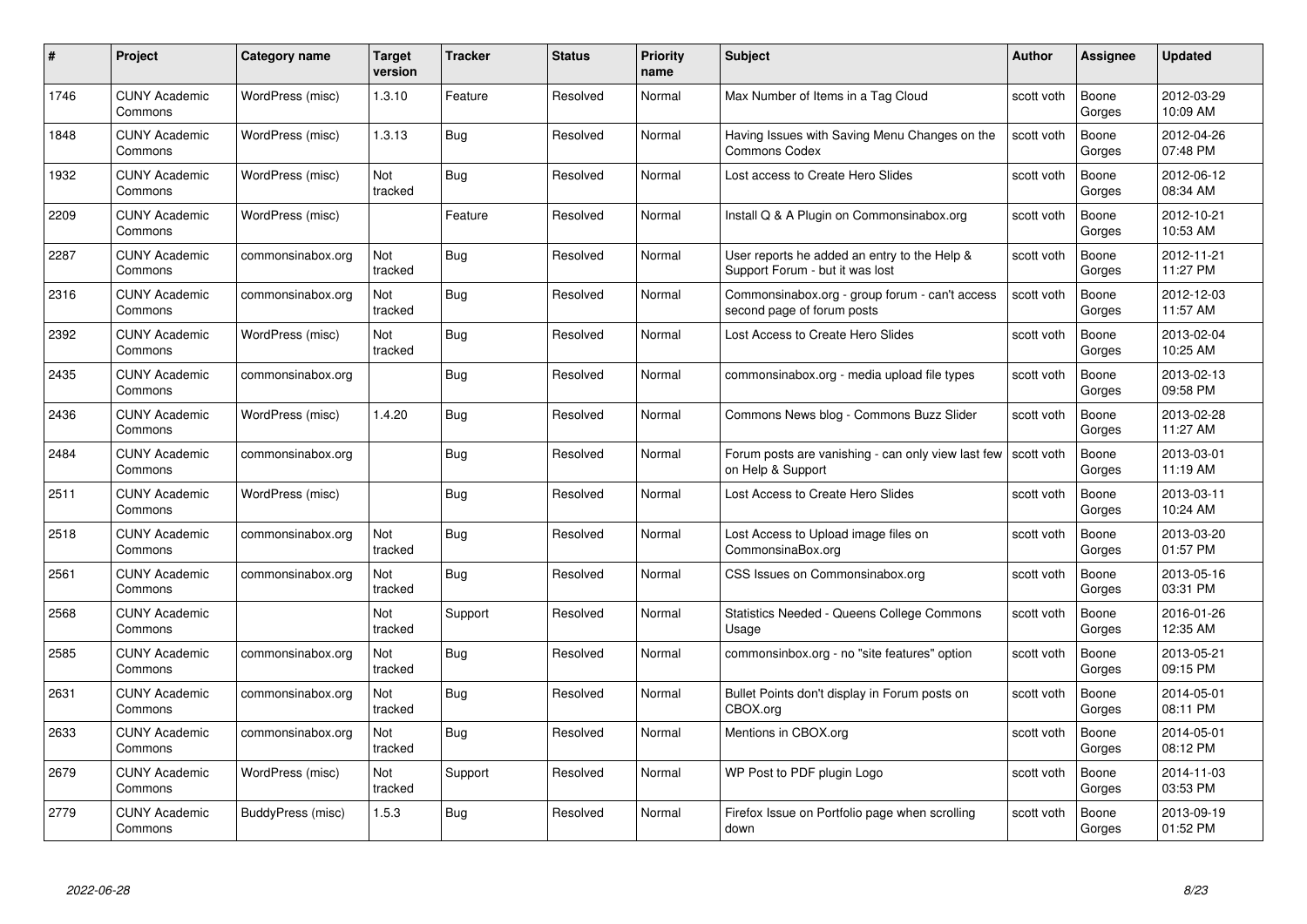| #    | Project                         | <b>Category name</b>     | Target<br>version     | <b>Tracker</b> | <b>Status</b> | <b>Priority</b><br>name | <b>Subject</b>                                                                              | <b>Author</b> | <b>Assignee</b> | <b>Updated</b>         |
|------|---------------------------------|--------------------------|-----------------------|----------------|---------------|-------------------------|---------------------------------------------------------------------------------------------|---------------|-----------------|------------------------|
| 2796 | <b>CUNY Academic</b><br>Commons |                          | 1.5.4                 | Bug            | Resolved      | Normal                  | Sluggish Response on the Site - Sunday 9/15 -<br>3PM - 6PM                                  | scott voth    | Boone<br>Gorges | 2013-10-01<br>08:41 PM |
| 2813 | <b>CUNY Academic</b><br>Commons | WordPress (misc)         | 1.5.5                 | Feature        | Resolved      | Normal                  | WordPress plugin request - MailPoet                                                         | scott voth    | Boone<br>Gorges | 2013-10-11<br>08:18 PM |
| 2878 | <b>CUNY Academic</b><br>Commons | WordPress (misc)         | Not<br>tracked        | Support        | Resolved      | Normal                  | Domain Mapping Request - Sarah Welsh                                                        | scott voth    | Boone<br>Gorges | 2016-01-26<br>12:39 AM |
| 2900 | <b>CUNY Academic</b><br>Commons | WordPress (misc)         |                       | Support        | Resolved      | Normal                  | Theme request - Imbalance2                                                                  | scott voth    | Boone<br>Gorges | 2013-11-23<br>10:30 AM |
| 2966 | CUNY Academic<br>Commons        | WordPress (misc)         |                       | Support        | Resolved      | Normal                  | Lost Access to Create/Deactivate Hero Slides                                                | scott voth    | Boone<br>Gorges | 2014-01-20<br>05:06 PM |
| 3015 | <b>CUNY Academic</b><br>Commons |                          | <b>Not</b><br>tracked | <b>Bug</b>     | Resolved      | Normal                  | Lost Access to Create Hero Slides                                                           | scott voth    | Boone<br>Gorges | 2014-02-04<br>07:58 PM |
| 3082 | <b>CUNY Academic</b><br>Commons | Domain Mapping           | Not<br>tracked        | Support        | Resolved      | Normal                  | Domain Mapping Request - Ruth O'Brien                                                       | scott voth    | Boone<br>Gorges | 2014-03-05<br>07:16 PM |
| 3199 | <b>CUNY Academic</b><br>Commons | Domain Mapping           |                       | Support        | Resolved      | Normal                  | domain mapping request - bethanyholmstrom.net                                               | scott voth    | Boone<br>Gorges | 2014-05-08<br>02:40 PM |
| 3200 | <b>CUNY Academic</b><br>Commons | <b>WordPress Plugins</b> | 1.6.4                 | <b>Bug</b>     | Resolved      | Normal                  | Plugin Request: Social Stickers                                                             | scott voth    | Boone<br>Gorges | 2014-05-21<br>09:53 PM |
| 3269 | <b>CUNY Academic</b><br>Commons | Domain Mapping           | Not<br>tracked        | Support        | Resolved      | Normal                  | Domain mapping request - Natascia Boeri                                                     | scott voth    | Boone<br>Gorges | 2015-11-30<br>03:17 PM |
| 3335 | CUNY Academic<br>Commons        | Home Page                | Not<br>tracked        | Support        | Resolved      | Normal                  | Lost Access to Create Hero Slides                                                           | scott voth    | Boone<br>Gorges | 2014-07-22<br>10:07 PM |
| 3348 | <b>CUNY Academic</b><br>Commons | Toolbar                  | 1.6.11                | <b>Bug</b>     | Resolved      | Normal                  | "Publications on the Commons" option missing on<br>"About" link accessed from the Admin Bar | scott voth    | Boone<br>Gorges | 2014-08-01<br>08:55 AM |
| 3358 | <b>CUNY Academic</b><br>Commons | <b>WordPress Plugins</b> | 1.6.11                | Support        | Resolved      | Normal                  | Plugin Request: GeoMashUp                                                                   | scott voth    | Boone<br>Gorges | 2014-08-01<br>08:40 AM |
| 3423 | <b>CUNY Academic</b><br>Commons | Domain Mapping           | Not<br>tracked        | Support        | Resolved      | Normal                  | bkpublicscholars.org Domain Mapping Request                                                 | scott voth    | Boone<br>Gorges | 2016-01-26<br>12:08 PM |
| 3523 | <b>CUNY Academic</b><br>Commons | My Commons               | 1.8                   | <b>Bug</b>     | Resolved      | Normal                  | 1.7 Testing - "Reply" and Post Button                                                       | scott voth    | Boone<br>Gorges | 2015-04-09<br>05:19 PM |
| 3539 | <b>CUNY Academic</b><br>Commons | Domain Mapping           | Not<br>tracked        | Support        | Resolved      | Normal                  | Domain Mapping Request for ACERT                                                            | scott voth    | Boone<br>Gorges | 2015-11-30<br>03:15 PM |
| 3576 | <b>CUNY Academic</b><br>Commons | <b>WordPress Plugins</b> | 1.7.1                 | Support        | Resolved      | Normal                  | Plugin Request: Better Search                                                               | scott voth    | Boone<br>Gorges | 2014-10-21<br>11:26 AM |
| 3600 | <b>CUNY Academic</b><br>Commons | <b>WordPress Plugins</b> | 1.7.2                 | Support        | Resolved      | Normal                  | New Plugin Request - Meta-Slider                                                            | scott voth    | Boone<br>Gorges | 2014-11-01<br>02:29 PM |
| 3728 | CUNY Academic<br>Commons        | Homepage Slides          | Not<br>tracked        | Support        | Resolved      | Normal                  | Lost Access to Create Hero Slides                                                           | scott voth    | Boone<br>Gorges | 2014-12-28<br>02:18 PM |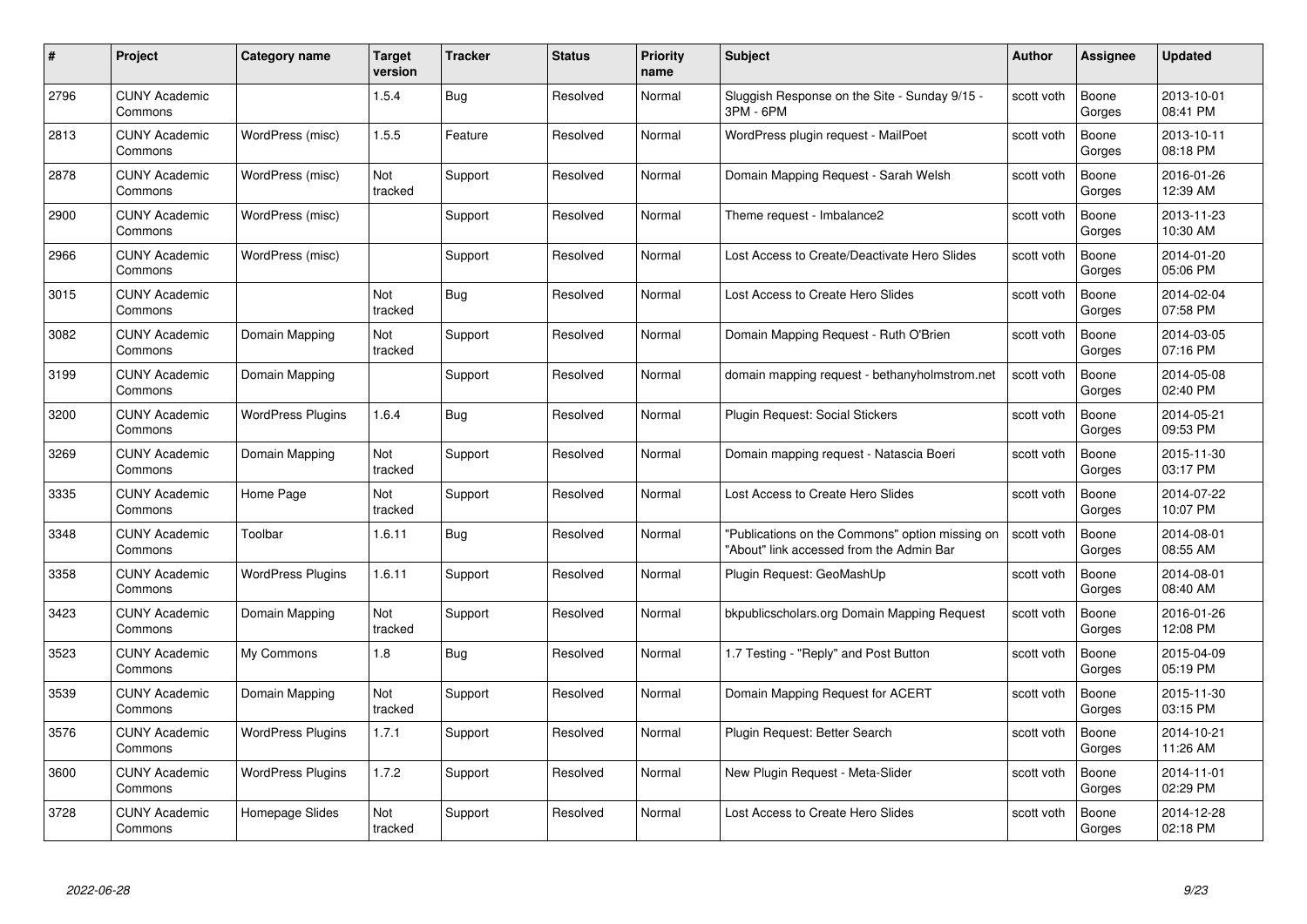| #    | Project                         | Category name                     | Target<br>version | <b>Tracker</b> | <b>Status</b> | <b>Priority</b><br>name | <b>Subject</b>                                                    | Author     | <b>Assignee</b> | <b>Updated</b>         |
|------|---------------------------------|-----------------------------------|-------------------|----------------|---------------|-------------------------|-------------------------------------------------------------------|------------|-----------------|------------------------|
| 3841 | <b>CUNY Academic</b><br>Commons | commonsinabox.org                 | Not<br>tracked    | Bug            | Resolved      | Normal                  | CBOX.org Registration Plugin Not Working                          | scott voth | Boone<br>Gorges | 2016-01-26<br>03:27 PM |
| 3940 | <b>CUNY Academic</b><br>Commons | <b>WordPress Plugins</b>          | 1.7.16            | Support        | Resolved      | Normal                  | Plugin Request - Amazon Link                                      | scott voth | Boone<br>Gorges | 2015-03-21<br>08:45 PM |
| 3957 | <b>CUNY Academic</b><br>Commons | <b>WordPress</b><br>(Permissions) |                   | Support        | Resolved      | Normal                  | Lost Access to Create Hero Slides                                 | scott voth | Boone<br>Gorges | 2015-03-30<br>08:57 PM |
| 3964 | <b>CUNY Academic</b><br>Commons | Group Announcments                | 1.8.17            | Bug            | Resolved      | Normal                  | "There was a problem" error when posting<br>Group Announcement    | scott voth | Boone<br>Gorges | 2015-11-18<br>05:45 PM |
| 4373 | <b>CUNY Academic</b><br>Commons | <b>Public Portfolio</b>           | Not<br>tracked    | Support        | Resolved      | Normal                  | Delete Old "Title" section from Member's public<br>portfolio page | scott voth | Boone<br>Gorges | 2015-08-04<br>09:01 PM |
| 4407 | <b>CUNY Academic</b><br>Commons | Group Forums                      |                   | Bug            | Resolved      | Normal                  | Disable Forum on Existing group is not working                    | scott voth | Boone<br>Gorges | 2015-08-11<br>03:13 PM |
| 4445 | <b>CUNY Academic</b><br>Commons | Registration                      | Not<br>tracked    | Bug            | Resolved      | Normal                  | user alisonorlando is trying to register - no email<br>received   | scott voth | Boone<br>Gorges | 2015-08-20<br>12:35 PM |
| 4580 | <b>CUNY Academic</b><br>Commons | Commons In A Box                  | Not<br>tracked    | Support        | Resolved      | Normal                  | Unable to register account on CBOX Demo Site                      | scott voth | Boone<br>Gorges | 2015-09-10<br>02:37 PM |
| 4603 | <b>CUNY Academic</b><br>Commons | <b>WordPress Plugins</b>          |                   | Support        | Resolved      | Normal                  | Plugin Request: Search and Filter                                 | scott voth | Boone<br>Gorges | 2015-09-21<br>11:31 AM |
| 4795 | <b>CUNY Academic</b><br>Commons | Domain Mapping                    | Not<br>tracked    | Support        | Resolved      | Normal                  | Revert Domain Mapping for<br>http://bkpublicscholars.org/         | scott voth | Boone<br>Gorges | 2015-11-01<br>05:33 PM |
| 4902 | <b>CUNY Academic</b><br>Commons | Domain Mapping                    | Not<br>tracked    | Support        | Resolved      | Normal                  | domain mapping request - Patrick Sweeney                          | scott voth | Boone<br>Gorges | 2015-12-07<br>01:32 AM |
| 4954 | <b>CUNY Academic</b><br>Commons | Domain Mapping                    | Not<br>tracked    | Support        | Resolved      | Normal                  | domain mapping request - Talia Schaffer                           | scott voth | Boone<br>Gorges | 2015-12-07<br>01:24 AM |
| 5189 | <b>CUNY Academic</b><br>Commons | Homepage Slides                   | Not<br>tracked    | Support        | Resolved      | Normal                  | Lost Access to Create Hero Slides                                 | scott voth | Boone<br>Gorges | 2016-02-01<br>10:45 AM |
| 5569 | <b>CUNY Academic</b><br>Commons | <b>WordPress Plugins</b>          | 1.9.18            | Feature        | Resolved      | Normal                  | WP Inventory Manager Add-On - Michael Madden                      | scott voth | Boone<br>Gorges | 2016-06-12<br>10:39 AM |
| 5582 | <b>CUNY Academic</b><br>Commons | <b>WordPress Plugins</b>          | 1.9.17            | Bug            | Resolved      | Normal                  | Visual Composer Not Working with Bridge Theme<br>Anymore          | scott voth | Boone<br>Gorges | 2016-06-01<br>10:56 PM |
| 5583 | <b>CUNY Academic</b><br>Commons |                                   | Not<br>tracked    | Support        | Resolved      | Normal                  | Lost access to create hero slides - please<br>reinstate           | scott voth | Boone<br>Gorges | 2016-05-23<br>12:11 AM |
| 5617 | <b>CUNY Academic</b><br>Commons | Domain Mapping                    | Not<br>tracked    | Support        | Resolved      | Normal                  | Domain Mapping Issue - Paul Herbert                               | scott voth | Boone<br>Gorges | 2016-05-30<br>12:04 PM |
| 5653 | <b>CUNY Academic</b><br>Commons | <b>WordPress Plugins</b>          | 1.9.19            | Feature        | Resolved      | Normal                  | Plugin Request - Simple Custom Post Order -<br>Cynthia Tobar      | scott voth | Boone<br>Gorges | 2016-06-21<br>10:19 PM |
| 5830 | CUNY Academic<br>Commons        | <b>WordPress</b><br>(Permissions) | Not<br>tracked    | <b>Bug</b>     | Resolved      | Normal                  | Lost access to create hero slides - please<br>reinstate           | scott voth | Boone<br>Gorges | 2016-07-25<br>10:01 AM |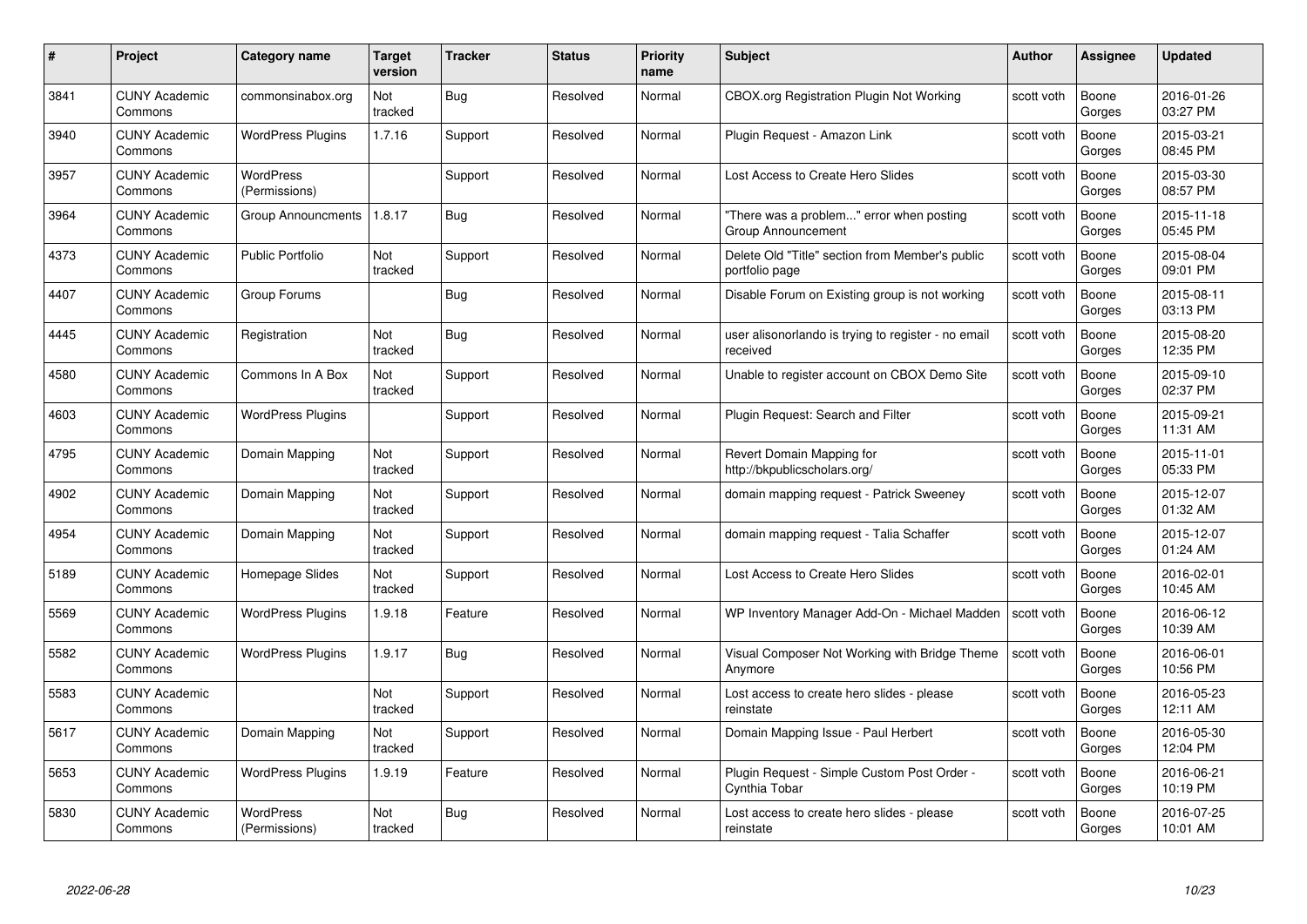| #     | Project                         | <b>Category name</b>     | Target<br>version | <b>Tracker</b> | <b>Status</b> | <b>Priority</b><br>name | <b>Subject</b>                                                            | <b>Author</b> | <b>Assignee</b> | <b>Updated</b>         |
|-------|---------------------------------|--------------------------|-------------------|----------------|---------------|-------------------------|---------------------------------------------------------------------------|---------------|-----------------|------------------------|
| 5885  | <b>CUNY Academic</b><br>Commons | <b>WordPress Plugins</b> | 1.9.24            | Support        | Resolved      | Normal                  | Plugin Reguest - Knight Lab Timeline                                      | scott voth    | Boone<br>Gorges | 2016-08-11<br>10:56 PM |
| 6000  | <b>CUNY Academic</b><br>Commons | <b>WordPress Plugins</b> | 1.9.27            | <b>Bug</b>     | Resolved      | Normal                  | Unconfirmed Users Plugin is visible on all sites                          | scott voth    | Boone<br>Gorges | 2016-09-11<br>09:10 PM |
| 6383  | <b>CUNY Academic</b><br>Commons | Domain Mapping           | Not<br>tracked    | Support        | Resolved      | Normal                  | Domain Mapping request - Azriel Genack                                    | scott voth    | Boone<br>Gorges | 2016-10-21<br>03:48 PM |
| 6539  | <b>CUNY Academic</b><br>Commons | Events                   | 1.10              | <b>Bug</b>     | Resolved      | Normal                  | Event Room numbers don't seem to be persisted<br>Commons 1.10 testing     | scott voth    | Boone<br>Gorges | 2016-10-31<br>04:23 PM |
| 7870  | CUNY Academic<br>Commons        | <b>WordPress Plugins</b> | 1.10.15           | Feature        | Resolved      | Normal                  | Plugin request: Smush It                                                  | scott voth    | Boone<br>Gorges | 2017-03-31<br>10:28 AM |
| 7954  | <b>CUNY Academic</b><br>Commons | WordPress (misc)         | Not<br>tracked    | Support        | Resolved      | Normal                  | Public site not showing up in "Sites"                                     | scott voth    | Boone<br>Gorges | 2017-11-15<br>11:01 AM |
| 8149  | <b>CUNY Academic</b><br>Commons | <b>WordPress Plugins</b> | 1.11              | Support        | Resolved      | Normal                  | Plugin Request - YouTube                                                  | scott voth    | Boone<br>Gorges | 2017-05-15<br>09:54 AM |
| 8153  | <b>CUNY Academic</b><br>Commons | Homepage Slides          |                   | <b>Bug</b>     | Resolved      | Normal                  | <b>Hero Slide Permissions</b>                                             | scott voth    | Boone<br>Gorges | 2017-05-17<br>08:29 PM |
| 8325  | <b>CUNY Academic</b><br>Commons | Server                   | Not<br>tracked    | Support        | Resolved      | Normal                  | intermittent server issues                                                | scott voth    | Boone<br>Gorges | 2017-07-01<br>10:57 AM |
| 8427  | <b>CUNY Academic</b><br>Commons | <b>WordPress Themes</b>  | 1.11.8            | Support        | Resolved      | Normal                  | child theme request for Short Docs                                        | scott voth    | Boone<br>Gorges | 2017-08-01<br>10:13 PM |
| 8454  | CUNY Academic<br>Commons        | <b>WordPress Plugins</b> | 1.11.9            | Support        | Resolved      | Normal                  | activate WP Bakery Visual Composer plugin for<br>child theme              | scott voth    | Boone<br>Gorges | 2017-08-10<br>02:09 PM |
| 8475  | <b>CUNY Academic</b><br>Commons | <b>WordPress Themes</b>  | 1.11.9            | Support        | Resolved      | Normal                  | fix typo in child theme                                                   | scott voth    | Boone<br>Gorges | 2017-08-08<br>04:31 PM |
| 8624  | <b>CUNY Academic</b><br>Commons | Domain Mapping           | Not<br>tracked    | Support        | Resolved      | Normal                  | domain mapping request                                                    | scott voth    | Boone<br>Gorges | 2017-10-05<br>12:50 PM |
| 8876  | <b>CUNY Academic</b><br>Commons | cuny.is                  | 1.12.1            | <b>Bug</b>     | Resolved      | Normal                  | Groups cannot select cuny is URL that matches<br>their group slug exactly | scott voth    | Boone<br>Gorges | 2017-11-01<br>03:06 PM |
| 9370  | <b>CUNY Academic</b><br>Commons | <b>WordPress Plugins</b> | 1.12.11           | Support        | Resolved      | Normal                  | Text to Speech plugin                                                     | scott voth    | Boone<br>Gorges | 2018-03-27<br>12:47 PM |
| 9538  | <b>CUNY Academic</b><br>Commons | Analytics                | Not<br>tracked    | Support        | Resolved      | Normal                  | collecting Google Analytics for mapped Domains                            | scott voth    | Boone<br>Gorges | 2018-04-27<br>09:23 AM |
| 9572  | <b>CUNY Academic</b><br>Commons | <b>WordPress Plugins</b> | 1.12.13           | Support        | Resolved      | Normal                  | WordPress Plugin Request - Compact WP Audio<br>Player                     | scott voth    | Boone<br>Gorges | 2018-04-24<br>10:10 AM |
| 9794  | <b>CUNY Academic</b><br>Commons | Domain Mapping           | Not<br>tracked    | Support        | Resolved      | Normal                  | domain Mapping request - Joseph Reynolds Van<br>Der Naald                 | scott voth    | Boone<br>Gorges | 2018-05-22<br>01:54 PM |
| 10000 | CUNY Academic<br>Commons        | Performance              | Not<br>tracked    | <b>Bug</b>     | Resolved      | Normal                  | Pages display correctly but cannot edit them                              | scott voth    | Boone<br>Gorges | 2018-07-13<br>12:31 PM |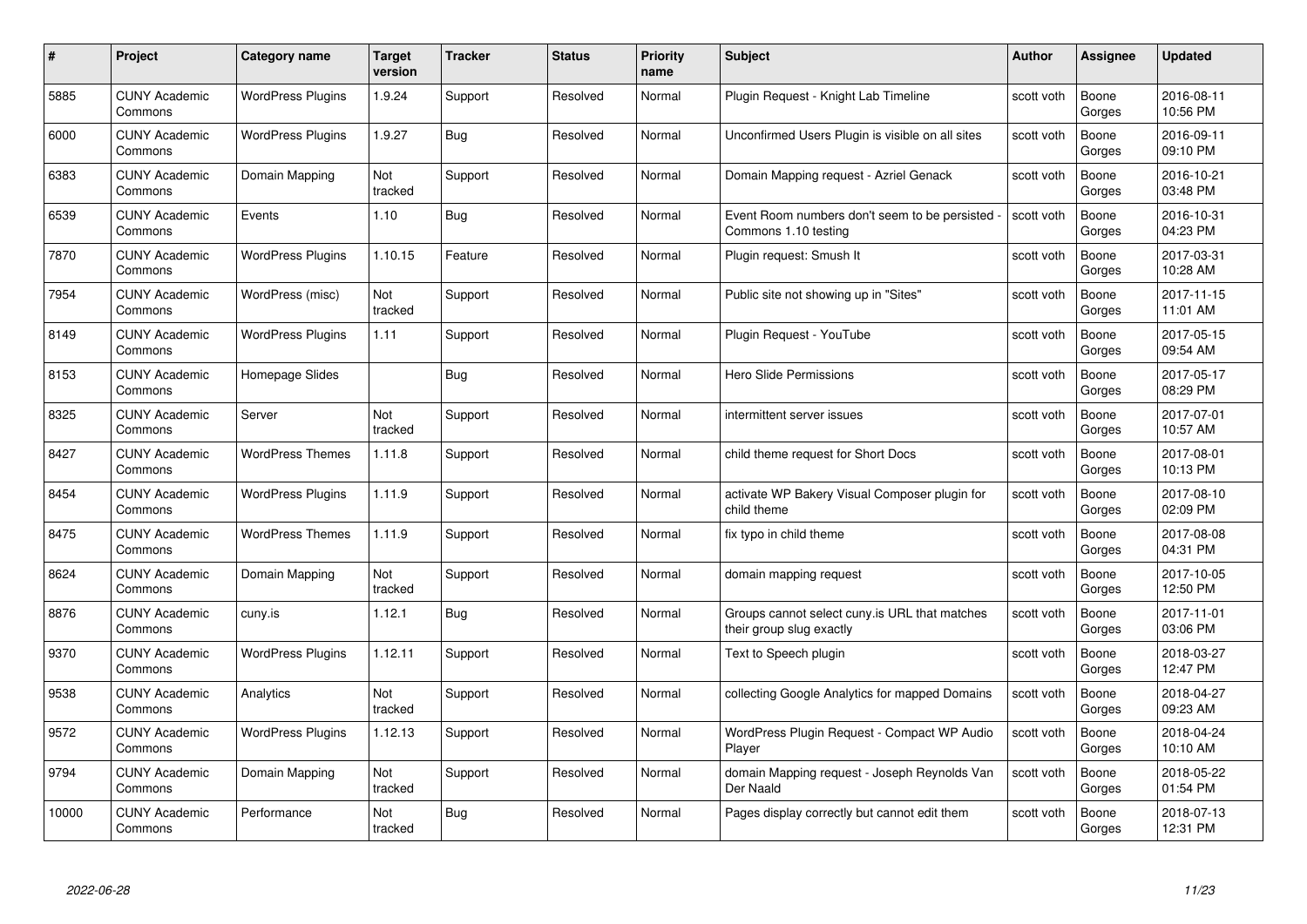| #     | Project                         | <b>Category name</b>     | Target<br>version | <b>Tracker</b> | <b>Status</b> | <b>Priority</b><br>name | <b>Subject</b>                                                   | <b>Author</b> | <b>Assignee</b> | <b>Updated</b>         |
|-------|---------------------------------|--------------------------|-------------------|----------------|---------------|-------------------------|------------------------------------------------------------------|---------------|-----------------|------------------------|
| 10225 | <b>CUNY Academic</b><br>Commons | <b>BuddyPress Docs</b>   | 1.13.8            | Bug            | Resolved      | Normal                  | BuddyPress doc disappeared after being created<br>by Maura Smale | scott voth    | Boone<br>Gorges | 2018-08-27<br>09:00 AM |
| 11173 | <b>CUNY Academic</b><br>Commons | Documentation            |                   | Support        | Resolved      | Normal                  | <b>Accessibility Checker</b>                                     | scott voth    | Boone<br>Gorges | 2019-02-26<br>11:00 PM |
| 11190 | <b>CUNY Academic</b><br>Commons | Domain Mapping           |                   | Support        | Resolved      | Normal                  | Domain Mapping Request - Kate Culkin                             | scott voth    | Boone<br>Gorges | 2019-03-16<br>10:01 AM |
| 11298 | <b>CUNY Academic</b><br>Commons | Courses                  | 1.16              | Feature        | Resolved      | Normal                  | Explore Ways to Make the "Courses" tab More<br>Interesting       | scott voth    | Boone<br>Gorges | 2019-12-04<br>10:51 AM |
| 11529 | CUNY Academic<br>Commons        | Twitter page             | 1.15.3            | <b>Bug</b>     | Resolved      | Normal                  | Twitter sub-menu option showing a lot of blank<br>results        | scott voth    | Boone<br>Gorges | 2019-06-10<br>01:04 PM |
| 11754 | <b>CUNY Academic</b><br>Commons | <b>Group Files</b>       | Not<br>tracked    | Support        | Resolved      | Normal                  | Group file folder delete                                         | scott voth    | Boone<br>Gorges | 2019-08-15<br>05:10 PM |
| 11764 | <b>CUNY Academic</b><br>Commons | Domain Mapping           | Not<br>tracked    | Support        | Resolved      | Normal                  | Domain Mapping request for literarybronx.com                     | scott voth    | Boone<br>Gorges | 2019-08-21<br>05:28 PM |
| 12252 | <b>CUNY Academic</b><br>Commons | <b>WordPress Plugins</b> | 1.16.3            | Support        | Resolved      | Normal                  | Pluginiln Request - Atomic Blocks                                | scott voth    | Boone<br>Gorges | 2020-01-14<br>10:44 AM |
| 12386 | <b>CUNY Academic</b><br>Commons | <b>WordPress Plugins</b> | 1.16.5            | <b>Bug</b>     | Resolved      | Normal                  | Help site throwing error when publishing pages                   | scott voth    | Boone<br>Gorges | 2020-02-11<br>10:43 AM |
| 12550 | <b>CUNY Academic</b><br>Commons | <b>WordPress Plugins</b> | 1.16.8            | Support        | Resolved      | Normal                  | Deprecate CommentPress Core?                                     | scott voth    | Boone<br>Gorges | 2020-03-24<br>11:43 AM |
| 12853 | CUNY Academic<br>Commons        | WordPress - Media        |                   | Bug            | Resolved      | Normal                  | Download All Media throws error                                  | scott voth    | Boone<br>Gorges | 2020-05-29<br>09:26 AM |
| 12924 | <b>CUNY Academic</b><br>Commons | Domain Mapping           | Not<br>tracked    | Support        | Resolved      | Normal                  | Domain Mapping request - Sam Phillips                            | scott voth    | Boone<br>Gorges | 2020-06-12<br>03:29 PM |
| 12955 | <b>CUNY Academic</b><br>Commons | WordPress (misc)         | 1.16.14           | Support        | Resolved      | Normal                  | Leaflet JS maps                                                  | scott voth    | Boone<br>Gorges | 2020-06-23<br>10:53 AM |
| 12961 | <b>CUNY Academic</b><br>Commons | WordPress (misc)         | 1.16.14           | Support        | Resolved      | Normal                  | Embed Loom.com resources                                         | scott voth    | Boone<br>Gorges | 2020-06-22<br>01:07 PM |
| 12962 | <b>CUNY Academic</b><br>Commons | WordPress (misc)         | 1.16.14           | Support        | Resolved      | Normal                  | knowmia embed                                                    | scott voth    | Boone<br>Gorges | 2020-06-23<br>02:56 PM |
| 13021 | <b>CUNY Academic</b><br>Commons | <b>BuddyPress Docs</b>   |                   | Support        | Resolved      | Normal                  | new group library question                                       | scott voth    | Boone<br>Gorges | 2020-07-07<br>02:55 PM |
| 13194 | <b>CUNY Academic</b><br>Commons | <b>WordPress Plugins</b> | 1.17.2            | Feature        | Resolved      | Normal                  | <b>Slider Revolution update</b>                                  | scott voth    | Boone<br>Gorges | 2020-08-25<br>10:40 AM |
| 13256 | <b>CUNY Academic</b><br>Commons | <b>WordPress Themes</b>  | 1.17.3            | Support        | Resolved      | Normal                  | Bridge theme update                                              | scott voth    | Boone<br>Gorges | 2020-09-08<br>11:36 AM |
| 13410 | CUNY Academic<br>Commons        | Group Library            | 1.17.5            | Support        | Resolved      | Normal                  | Group Library Add item with special characters in<br>title       | scott voth    | Boone<br>Gorges | 2020-10-01<br>12:40 PM |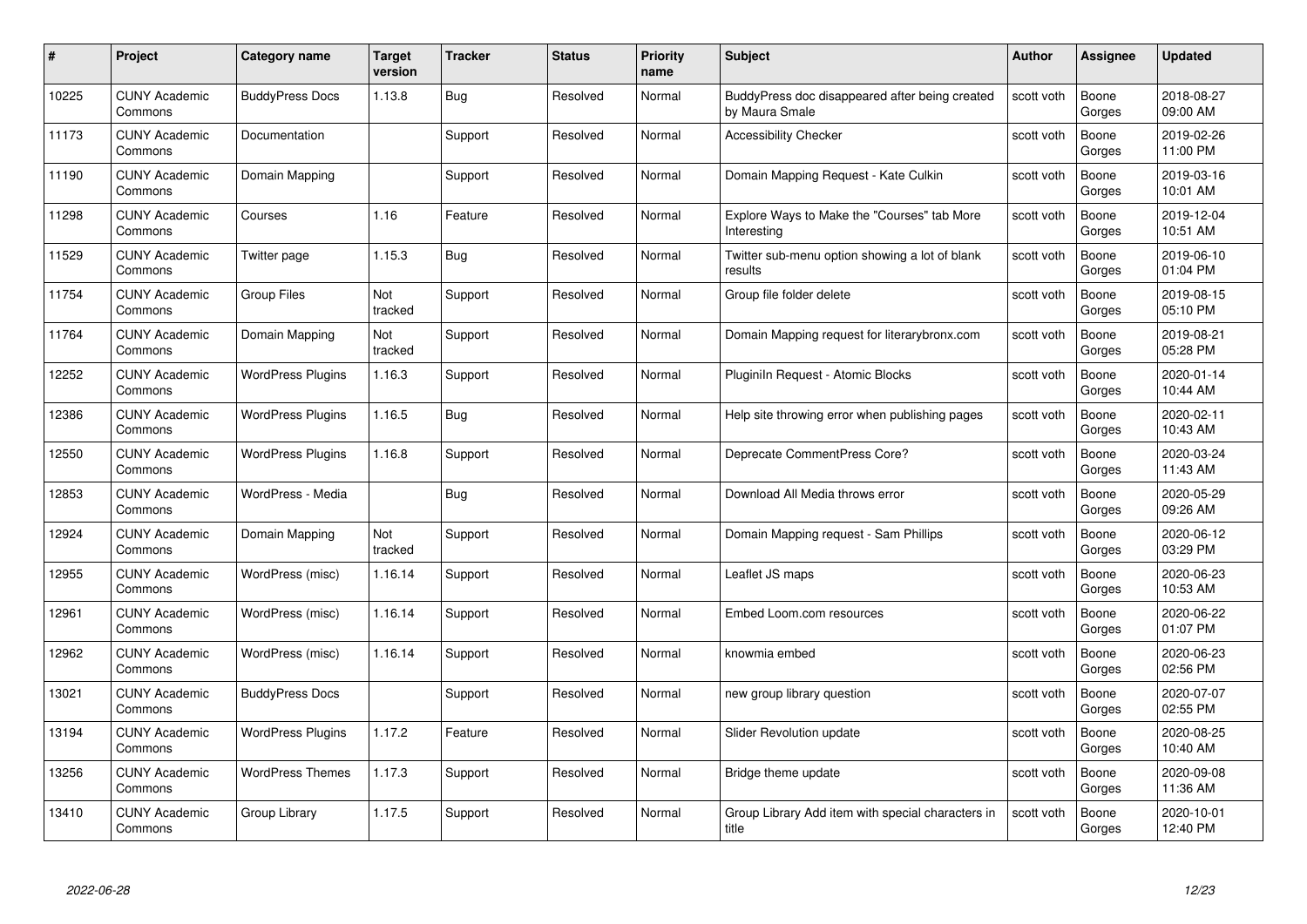| #     | Project                         | <b>Category name</b>     | Target<br>version | <b>Tracker</b> | <b>Status</b> | <b>Priority</b><br>name | <b>Subject</b>                                                                    | <b>Author</b> | <b>Assignee</b> | <b>Updated</b>         |
|-------|---------------------------------|--------------------------|-------------------|----------------|---------------|-------------------------|-----------------------------------------------------------------------------------|---------------|-----------------|------------------------|
| 13492 | <b>CUNY Academic</b><br>Commons | Shortcodes and<br>embeds | 1.17.6            | Support        | Resolved      | Normal                  | customized handler for quizlet embeds                                             | scott voth    | Boone<br>Gorges | 2020-10-27<br>11:00 AM |
| 13493 | <b>CUNY Academic</b><br>Commons | Public Portfolio         | 1.17.6            | Bug            | Resolved      | Normal                  | Member Profiles - Free Entry Widget Displays<br>URL encoded text                  | scott voth    | Boone<br>Gorges | 2020-10-27<br>11:00 AM |
| 13494 | <b>CUNY Academic</b><br>Commons | <b>Public Portfolio</b>  | 1.17.6            | <b>Bug</b>     | Resolved      | Normal                  | Brief Descriptor and About You Profile Fields do<br>not display on mobile devices | scott voth    | Boone<br>Gorges | 2020-10-27<br>11:00 AM |
| 13502 | <b>CUNY Academic</b><br>Commons | Analytics                | 1.17.7            | Support        | Resolved      | Normal                  | <b>Google Analytics Questions</b>                                                 | scott voth    | Boone<br>Gorges | 2020-11-10<br>10:31 AM |
| 13511 | <b>CUNY Academic</b><br>Commons | Analytics                | 1.17.7            | Support        | Resolved      | Normal                  | Google Analytics 4 tagging                                                        | scott voth    | Boone<br>Gorges | 2020-11-10<br>10:31 AM |
| 13604 | <b>CUNY Academic</b><br>Commons | <b>Public Portfolio</b>  | 2.0.0             | Support        | Resolved      | Normal                  | Public Profile on Mobile Format                                                   | scott voth    | Boone<br>Gorges | 2022-05-26<br>11:36 AM |
| 13865 | <b>CUNY Academic</b><br>Commons | <b>Commons Profile</b>   | 1.18.4            | Bug            | Resolved      | Normal                  | 'Digital Research Tools' profile nav item is cut off                              | scott voth    | Boone<br>Gorges | 2021-02-09<br>11:05 AM |
| 13924 | <b>CUNY Academic</b><br>Commons | Domain Mapping           | Not<br>tracked    | Support        | Resolved      | Normal                  | domain mapping - cunyhumanitiesalliance.org                                       | scott voth    | Boone<br>Gorges | 2021-02-02<br>05:39 PM |
| 13933 | <b>CUNY Academic</b><br>Commons | Group Library            | 1.18.4            | Bug            | Resolved      | Normal                  | Group Library Paging Issue                                                        | scott voth    | Boone<br>Gorges | 2021-02-09<br>11:05 AM |
| 14437 | <b>CUNY Academic</b><br>Commons | Courses                  | 1.19.0            | <b>Bug</b>     | Resolved      | Normal                  | Deleted Sites Show Up On Courses Tab                                              | scott voth    | Boone<br>Gorges | 2022-01-04<br>12:04 PM |
| 14452 | CUNY Academic<br>Commons        | Domain Mapping           | Not<br>tracked    | Support        | Resolved      | Normal                  | domain mapping - hilarieashton.com                                                | scott voth    | Boone<br>Gorges | 2021-05-17<br>10:46 AM |
| 14468 | <b>CUNY Academic</b><br>Commons | <b>WordPress Plugins</b> | 1.18.11           | Support        | Resolved      | Normal                  | deprecate ShareThis plugin / Add ShareThis<br><b>Share Buttons</b>                | scott voth    | Boone<br>Gorges | 2021-05-25<br>11:04 AM |
| 14521 | <b>CUNY Academic</b><br>Commons | <b>WordPress Plugins</b> | 1.18.12           | <b>Bug</b>     | Resolved      | Normal                  | Registration step for "ShareThis Social Share<br>Buttons" plugin not working      | scott voth    | Boone<br>Gorges | 2021-06-08<br>11:50 AM |
| 14548 | <b>CUNY Academic</b><br>Commons | <b>WordPress Plugins</b> | 1.18.13           | Support        | Resolved      | Normal                  | Slider Revolution plugin update                                                   | scott voth    | Boone<br>Gorges | 2021-06-22<br>11:14 AM |
| 14697 | <b>CUNY Academic</b><br>Commons | Support                  | 1.18.16           | Support        | Resolved      | Normal                  | Neatline map embed                                                                | scott voth    | Boone<br>Gorges | 2021-08-10<br>11:16 AM |
| 15152 | <b>CUNY Academic</b><br>Commons | <b>Commons Profile</b>   | 1.19.1            | Bug            | Resolved      | Normal                  | padding missing on Commons Profile                                                | scott voth    | Boone<br>Gorges | 2022-01-11<br>04:41 PM |
| 15159 | <b>CUNY Academic</b><br>Commons | Home Page                | 1.19.1            | <b>Bug</b>     | Resolved      | Normal                  | My Sites - hyperlinks not working                                                 | scott voth    | Boone<br>Gorges | 2022-01-06<br>01:38 PM |
| 15160 | <b>CUNY Academic</b><br>Commons | Teaching                 | 1.19.1            | Support        | Resolved      | Normal                  | <b>OER Checkbox question</b>                                                      | scott voth    | Boone<br>Gorges | 2022-01-11<br>04:41 PM |
| 15185 | CUNY Academic<br>Commons        | <b>Commons Profile</b>   | 1.19.2            | Support        | Resolved      | Normal                  | Change "Edit Profile" button to "Edit Public Profile"                             | scott voth    | Boone<br>Gorges | 2022-01-25<br>11:33 AM |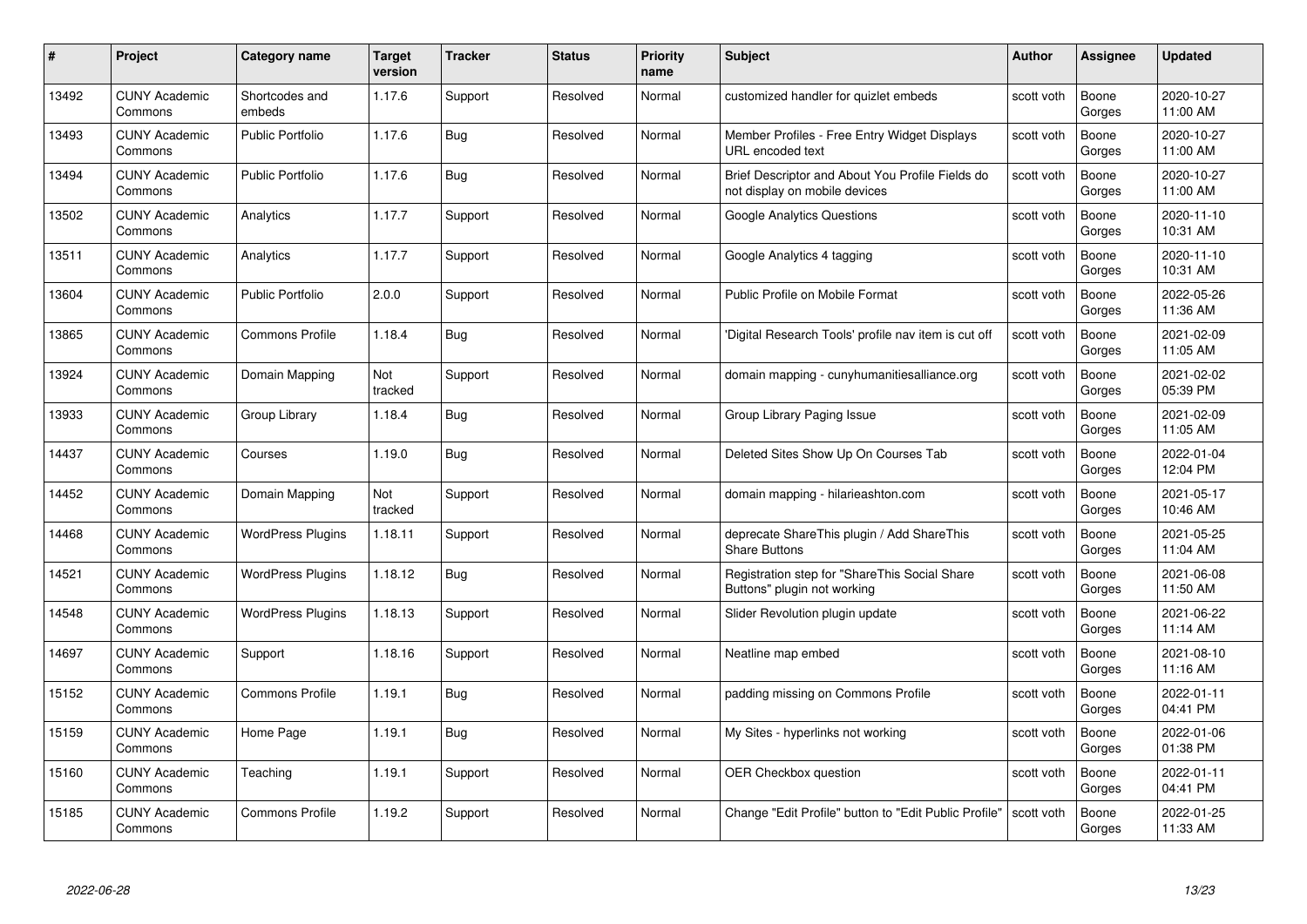| #     | Project                         | <b>Category name</b>        | Target<br>version | <b>Tracker</b> | <b>Status</b> | <b>Priority</b><br>name | <b>Subject</b>                                                        | <b>Author</b> | <b>Assignee</b>   | <b>Updated</b>         |
|-------|---------------------------------|-----------------------------|-------------------|----------------|---------------|-------------------------|-----------------------------------------------------------------------|---------------|-------------------|------------------------|
| 15223 | <b>CUNY Academic</b><br>Commons | Domain Mapping              | Not<br>tracked    | Support        | Resolved      | Normal                  | domain mapping - preludenyc.org                                       | scott voth    | Boone<br>Gorges   | 2022-02-02<br>02:24 PM |
| 15267 | <b>CUNY Academic</b><br>Commons | Shortcodes and<br>embeds    | 1.19.4            | Feature        | Resolved      | Normal                  | Embed a Microsoft Form                                                | scott voth    | Boone<br>Gorges   | 2022-02-22<br>11:01 AM |
| 15303 | <b>CUNY Academic</b><br>Commons | <b>WordPress Plugins</b>    | 1.19.4            | Feature        | Resolved      | Normal                  | Plugin Request for QWriting Migration - SiteOrigin<br>Widget Bundle   | scott voth    | Boone<br>Gorges   | 2022-02-22<br>11:01 AM |
| 15395 | <b>CUNY Academic</b><br>Commons | Domain Mapping              | 1.19.5            | Support        | Resolved      | Normal                  | Domain Mapping - Queens College Department of<br><b>Urban Studies</b> | scott voth    | Boone<br>Gorges   | 2022-02-22<br>11:40 AM |
| 15620 | <b>CUNY Academic</b><br>Commons | <b>WordPress Plugins</b>    | 1.19.6            | Support        | Resolved      | Normal                  | slider revolution plugin update                                       | scott voth    | Boone<br>Gorges   | 2022-03-22<br>11:30 AM |
| 15626 | <b>CUNY Academic</b><br>Commons | Domain Mapping              | Not<br>tracked    | Support        | Resolved      | Normal                  | domain mapping - Jason tougaw                                         | scott voth    | Boone<br>Gorges   | 2022-03-15<br>02:10 PM |
| 15687 | <b>CUNY Academic</b><br>Commons | WordPress - Media           | 1.19.7            | Feature        | Resolved      | Normal                  | <b>Embed Microsoft Sway Content</b>                                   | scott voth    | Boone<br>Gorges   | 2022-04-12<br>11:31 AM |
| 15788 | <b>CUNY Academic</b><br>Commons | Home Page                   | 1.19.7            | Bug            | Resolved      | Normal                  | long site titles on home page                                         | scott voth    | Boone<br>Gorges   | 2022-04-12<br>11:31 AM |
| 15830 | <b>CUNY Academic</b><br>Commons | WordPress (misc)            | 1.19.7            | Feature        | Resolved      | Normal                  | zeemaps embed                                                         | scott voth    | Boone<br>Gorges   | 2022-04-12<br>11:31 AM |
| 15965 | <b>CUNY Academic</b><br>Commons | Domain Mapping              | Not<br>tracked    | Support        | Resolved      | Normal                  | Domain Mapping - Joseph van der Naald                                 | scott voth    | Boone<br>Gorges   | 2022-04-29<br>04:06 PM |
| 16167 | <b>CUNY Academic</b><br>Commons | Domain Mapping              |                   | <b>Bug</b>     | Resolved      | Normal                  | qcurban.org/loading issue                                             | scott voth    | Boone<br>Gorges   | 2022-05-26<br>03:29 PM |
| 16170 | CUNY Academic<br>Commons        | Blogs (BuddyPress)          | 2.0.1             | Bug            | Resolved      | Normal                  | duplication of campus                                                 | scott voth    | Boone<br>Gorges   | 2022-06-14<br>11:35 AM |
| 11671 | <b>CUNY Academic</b><br>Commons | Information<br>Architecture |                   | Design/UX      | Resolved      | Normal                  | Commons Home Page Access                                              | scott voth    | Chris Stein       | 2019-07-30<br>04:39 PM |
| 3531  | <b>CUNY Academic</b><br>Commons | Home Page                   | 1.7               | Feature        | Resolved      | Normal                  | Let Users Hover over Hero Slides to Stop<br>Animation                 | scott voth    | Daniel Jones      | 2014-10-13<br>05:43 PM |
| 4019  | CUNY Academic<br>Commons        | <b>WordPress Themes</b>     | Not<br>tracked    | Support        | Resolved      | Normal                  | WP Site Display Issue                                                 | scott voth    | Daniel Jones      | 2015-05-10<br>12:33 PM |
| 4143  | <b>CUNY Academic</b><br>Commons | <b>WordPress Themes</b>     | Not<br>tracked    | <b>Bug</b>     | Resolved      | Normal                  | Issues after Canvas Update - Help & Support /<br>Codex                | scott voth    | Daniel Jones      | 2015-08-10<br>02:44 PM |
| 4526  | <b>CUNY Academic</b><br>Commons | Homepage Slides             | 1.8.11            | Bug            | Resolved      | Normal                  | Mousing Over Hero Slide does not stop Animation                       | scott voth    | Daniel Jones      | 2015-09-18<br>03:53 PM |
| 4713  | <b>CUNY Academic</b><br>Commons | <b>WordPress Themes</b>     | Not<br>tracked    | Support        | Resolved      | Normal                  | academia theme issues                                                 | scott voth    | Daniel Jones      | 2016-01-26<br>04:53 PM |
| 1444  | CUNY Academic<br>Commons        | WordPress (misc)            | Future<br>release | Feature        | Resolved      | Normal                  | Plugin Request: Google Analytics For WordPress                        | scott voth    | Dominic<br>Giglio | 2012-07-14<br>09:28 AM |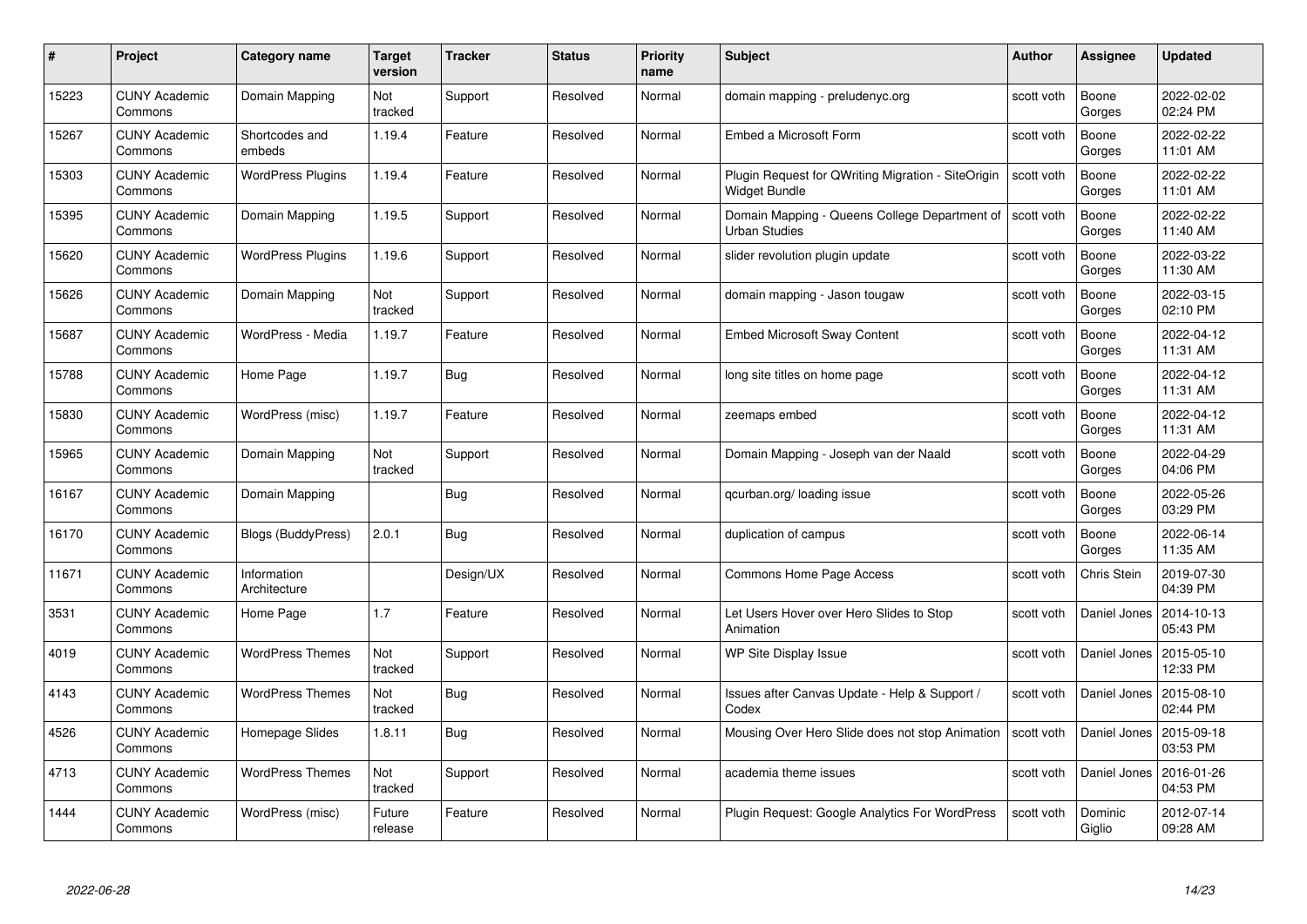| #     | Project                         | <b>Category name</b>       | Target<br>version | <b>Tracker</b> | <b>Status</b> | <b>Priority</b><br>name | <b>Subject</b>                                              | <b>Author</b> | <b>Assignee</b>   | <b>Updated</b>         |
|-------|---------------------------------|----------------------------|-------------------|----------------|---------------|-------------------------|-------------------------------------------------------------|---------------|-------------------|------------------------|
| 2080  | <b>CUNY Academic</b><br>Commons | WordPress (misc)           | 1.5.21            | Feature        | Resolved      | Normal                  | Upgrade Woo Canvas to Current Version (5.0) -<br>Responsive | scott voth    | Dominic<br>Giglio | 2014-03-12<br>01:42 PM |
| 2112  | <b>CUNY Academic</b><br>Commons | WordPress (misc)           | 1.4.5             | Bug            | Resolved      | Normal                  | Codex Slider getting a jquery error                         | scott voth    | Dominic<br>Giglio | 2012-09-18<br>06:38 PM |
| 2190  | <b>CUNY Academic</b><br>Commons | WordPress (misc)           | Not<br>tracked    | Support        | Resolved      | Normal                  | reset "dlbaker.commons.gc.cuny.edu"                         | scott voth    | Dominic<br>Giglio | 2012-11-14<br>03:59 PM |
| 2332  | <b>CUNY Academic</b><br>Commons | WordPress (misc)           | 1.4.20            | Bug            | Resolved      | Normal                  | Arras Theme Slider gets jquery error                        | scott voth    | Dominic<br>Giglio | 2013-03-01<br>07:55 PM |
| 2982  | CUNY Academic<br>Commons        | <b>WordPress Themes</b>    | 1.5.21            | <b>Bug</b>     | Resolved      | Normal                  | Sliders are broken on Woo Canvas theme                      | scott voth    | Dominic<br>Giglio | 2014-03-12<br>01:41 PM |
| 10104 | <b>CUNY Academic</b><br>Commons | <b>WordPress Plugins</b>   | 1.13.8            | Support        | Resolved      | Normal                  | Plugin request - Advanced Custom Fields PRO                 | scott voth    | <b>Fred Meyer</b> | 2018-08-29<br>05:39 PM |
| 10107 | <b>CUNY Academic</b><br>Commons | <b>WordPress Plugins</b>   | 1.13.8            | Support        | Resolved      | Normal                  | Plugin request - WP Featherlight                            | scott voth    | <b>Fred Meyer</b> | 2018-08-29<br>05:39 PM |
| 13312 | <b>CUNY Academic</b><br>Commons | WordPress<br>(Permissions) | 1.18.8            | Support        | Resolved      | Normal                  | Site Header Issue Using Teaching Template                   | scott voth    | Jeremy Felt       | 2021-04-13<br>11:21 AM |
| 12246 | <b>CUNY Academic</b><br>Commons | Domain Mapping             | Not<br>tracked    | Support        | Resolved      | Normal                  | domain mapping - Sam Neylon                                 | scott voth    | Lihua Wang        | 2020-01-06<br>10:55 AM |
| 12407 | <b>CUNY Academic</b><br>Commons | Domain Mapping             | Not<br>tracked    | Support        | Resolved      | Normal                  | Domain Mapping - district15parproject.org                   | scott voth    | Lihua Wang        | 2020-02-14<br>10:38 AM |
| 592   | CUNY Academic<br>Commons        | WordPress (misc)           | Not<br>tracked    | <b>Bug</b>     | Resolved      | Normal                  | Trouble adding new user to Blog                             | scott voth    | Matt Gold         | 2011-02-19<br>04:39 PM |
| 3067  | <b>CUNY Academic</b><br>Commons | <b>WordPress Themes</b>    |                   | <b>Bug</b>     | Resolved      | Normal                  | Twenty Fourteen Theme Not Available                         | scott voth    | Matt Gold         | 2014-02-22<br>11:35 AM |
| 3087  | <b>CUNY Academic</b><br>Commons |                            | Not<br>tracked    | Support        | Resolved      | Normal                  | Purchase Snag It Software for Community<br>Facilitators     | scott voth    | <b>Matt Gold</b>  | 2016-01-26<br>05:13 PM |
| 3182  | <b>CUNY Academic</b><br>Commons | Domain Mapping             | Not<br>tracked    | Support        | Resolved      | Normal                  | domain mapping request - muphyinstituteblog.org             | scott voth    | Matt Gold         | 2014-05-01<br>01:12 PM |
| 3551  | <b>CUNY Academic</b><br>Commons | Server                     | Not<br>tracked    | <b>Bug</b>     | Resolved      | Normal                  | Slow Response Time                                          | scott voth    | Matt Gold         | 2014-11-11<br>02:31 PM |
| 3635  | <b>CUNY Academic</b><br>Commons | Domain Mapping             | Not<br>tracked    | Support        | Resolved      | Normal                  | Domain Mapping Request - Keith Miyake                       | scott voth    | Matt Gold         | 2014-11-10<br>08:15 PM |
| 3702  | <b>CUNY Academic</b><br>Commons | <b>WordPress Themes</b>    |                   | Support        | Resolved      | Normal                  | access the Old Paper Theme                                  | scott voth    | <b>Matt Gold</b>  | 2014-12-09<br>09:21 AM |
| 3713  | <b>CUNY Academic</b><br>Commons | Server                     |                   | Support        | Resolved      | Normal                  | Slow Response Time                                          | scott voth    | Matt Gold         | 2014-12-13<br>04:25 PM |
| 4571  | CUNY Academic<br>Commons        | Domain Mapping             | Not<br>tracked    | Support        | Resolved      | Normal                  | Domain Mapping Request - Courtney Drayer                    | scott voth    | <b>Matt Gold</b>  | 2015-09-16<br>05:19 PM |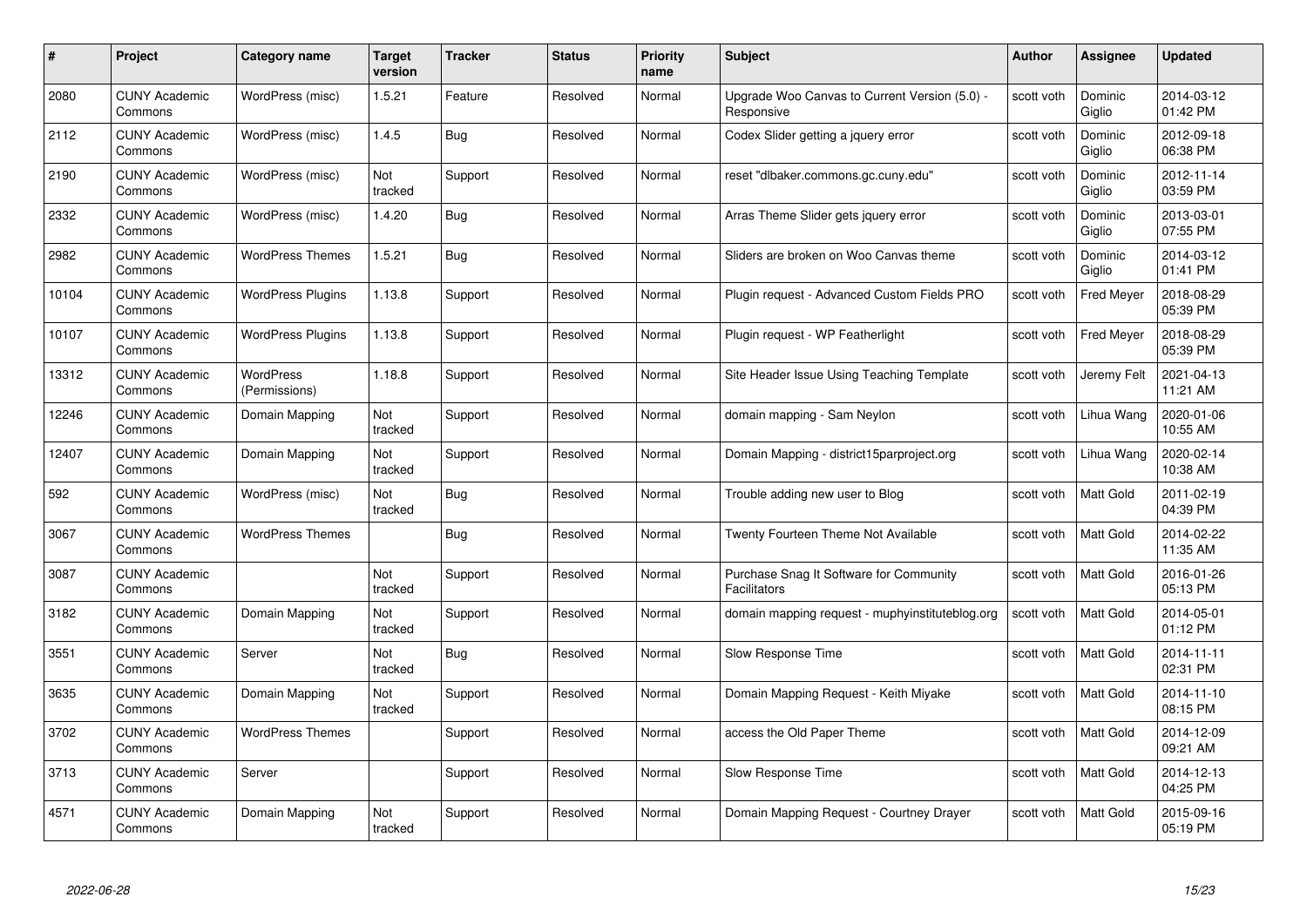| #     | Project                         | Category name                  | Target<br>version | <b>Tracker</b> | <b>Status</b> | <b>Priority</b><br>name | <b>Subject</b>                                                                | <b>Author</b> | <b>Assignee</b>       | <b>Updated</b>         |
|-------|---------------------------------|--------------------------------|-------------------|----------------|---------------|-------------------------|-------------------------------------------------------------------------------|---------------|-----------------------|------------------------|
| 5846  | <b>CUNY Academic</b><br>Commons | Membership                     |                   | Support        | Resolved      | Normal                  | Add Undergraduate Member to the Commons                                       | scott voth    | <b>Matt Gold</b>      | 2016-07-27<br>08:28 AM |
| 6135  | <b>CUNY Academic</b><br>Commons | Domain Mapping                 | Not<br>tracked    | Support        | Resolved      | Normal                  | domain mapping - Patrick Sweeney                                              | scott voth    | Matt Gold             | 2016-10-12<br>11:41 AM |
| 6181  | <b>CUNY Academic</b><br>Commons | Membership                     |                   | Support        | Resolved      | Normal                  | Membership Request - Hunter Alum                                              | scott voth    | Matt Gold             | 2016-10-10<br>06:43 PM |
| 10170 | <b>CUNY Academic</b><br>Commons | Non-CUNY sign up<br>codes      | Not<br>tracked    | Support        | Resolved      | Normal                  | Non CUNY Membership request                                                   | scott voth    | Matt Gold             | 2018-08-17<br>02:28 PM |
| 10180 | <b>CUNY Academic</b><br>Commons | Domain Mapping                 | 1.13.8            | Support        | Resolved      | Normal                  | domain mapping request - Kelle Cruz                                           | scott voth    | <b>Matt Gold</b>      | 2018-08-29<br>03:23 PM |
| 10796 | <b>CUNY Academic</b><br>Commons | Domain Mapping                 | Not<br>tracked    | Support        | Resolved      | Normal                  | domain mapping request - BMCC OER                                             | scott voth    | <b>Matt Gold</b>      | 2018-12-06<br>07:47 PM |
| 10860 | <b>CUNY Academic</b><br>Commons | Domain Mapping                 | Not<br>tracked    | Support        | Resolved      | Normal                  | domain mapping for Leah Feder                                                 | scott voth    | Matt Gold             | 2019-01-10<br>01:37 PM |
| 11591 | <b>CUNY Academic</b><br>Commons | Internal Tools and<br>Workflow | Not<br>tracked    | Support        | Resolved      | Normal                  | Get Licence for Camtasia                                                      | scott voth    | Matt Gold             | 2019-07-16<br>11:27 AM |
| 12236 | <b>CUNY Academic</b><br>Commons | Domain Mapping                 | Not<br>tracked    | Support        | Resolved      | Normal                  | domain mapping request - johnbrenkman.com                                     | scott voth    | Matt Gold             | 2019-12-27<br>09:32 AM |
| 12878 | <b>CUNY Academic</b><br>Commons | Domain Mapping                 | Not<br>tracked    | Support        | Resolved      | Normal                  | Domain Mapping request - Lidia Hernandez Tapia                                | scott voth    | Matt Gold             | 2020-06-05<br>12:58 PM |
| 13004 | <b>CUNY Academic</b><br>Commons | Domain Mapping                 | Not<br>tracked    | Bug            | Resolved      | Normal                  | Domain Mapping request - Wole                                                 | scott voth    | Matt Gold             | 2020-07-07<br>12:02 PM |
| 13440 | <b>CUNY Academic</b><br>Commons | Domain Mapping                 | Not<br>tracked    | Support        | Resolved      | Normal                  | Domain mapping for morrisjustice.org                                          | scott voth    | Matt Gold             | 2020-10-13<br>02:54 PM |
| 15253 | <b>CUNY Academic</b><br>Commons | Domain Mapping                 | Not<br>tracked    | Support        | Resolved      | Normal                  | domain mapping - segal film festival                                          | scott voth    | <b>Matt Gold</b>      | 2022-02-04<br>11:29 AM |
| 16227 | <b>CUNY Academic</b><br>Commons | Domain Mapping                 | Not<br>tracked    | Support        | Resolved      | Normal                  | domain mapping - Sruthi Atmakur-Javdekar                                      | scott voth    | Matt Gold             | 2022-06-15<br>02:34 PM |
| 1173  | <b>CUNY Academic</b><br>Commons | Group Blogs                    | 1.17.0            | Support        | Resolved      | Normal                  | Avatars for group blogs should fall back on group<br>avatar, not admin user's | scott voth    | Raymond<br>Hoh        | 2020-07-14<br>01:05 PM |
| 3522  | <b>CUNY Academic</b><br>Commons | My Commons                     | 1.7               | <b>Bug</b>     | Resolved      | Normal                  | 1.7 Testing - Delete button not working on My<br>Commons                      | scott voth    | Raymond<br><b>Hoh</b> | 2014-10-08<br>03:13 PM |
| 4419  | <b>CUNY Academic</b><br>Commons | <b>WordPress Plugins</b>       | 1.8.8             | Support        | Resolved      | Normal                  | Activate "WordPress Importer" by Default                                      | scott voth    | Raymond<br><b>Hoh</b> | 2015-08-11<br>08:29 PM |
| 4524  | <b>CUNY Academic</b><br>Commons | Events                         | 1.9               | Feature        | Resolved      | Normal                  | Create a iCal Feed for Events Calendar                                        | scott voth    | Raymond<br>Hoh        | 2015-11-09<br>12:55 PM |
| 6184  | CUNY Academic<br>Commons        | commonsinabox.org              | Not<br>tracked    | <b>Bug</b>     | Resolved      | Normal                  | CBOX Confirm User Registration plugin                                         | scott voth    | Raymond<br>Hoh        | 2018-09-12<br>01:50 PM |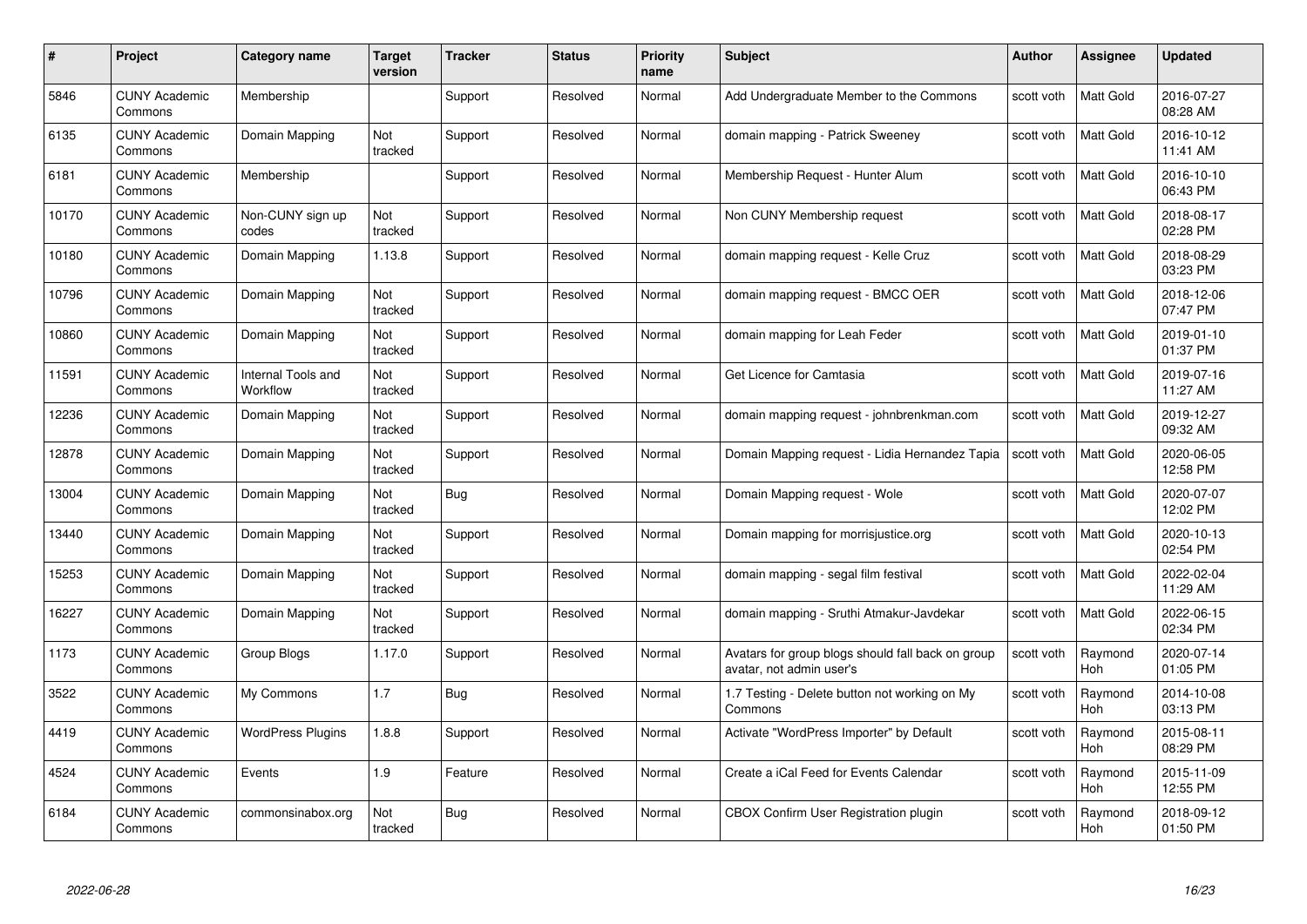| #     | Project                         | <b>Category name</b>       | Target<br>version | <b>Tracker</b> | <b>Status</b> | <b>Priority</b><br>name | <b>Subject</b>                                                                          | <b>Author</b> | Assignee              | <b>Updated</b>         |
|-------|---------------------------------|----------------------------|-------------------|----------------|---------------|-------------------------|-----------------------------------------------------------------------------------------|---------------|-----------------------|------------------------|
| 6536  | <b>CUNY Academic</b><br>Commons | <b>Email Notifications</b> | 1.10              | Bug            | Resolved      | Normal                  | HTML not rendering (Sunday, 12:30 - 1:15PM) -<br>Commons 1.10 Testing                   | scott voth    | Raymond<br>Hoh        | 2016-11-07<br>10:49 AM |
| 6542  | <b>CUNY Academic</b><br>Commons | Group Forums               | 1.10              | Bug            | Resolved      | Normal                  | Embedded image's caption is not rendering -<br>Commons 1.10 testing                     | scott voth    | Raymond<br><b>Hoh</b> | 2016-11-01<br>10:59 AM |
| 9878  | <b>CUNY Academic</b><br>Commons | <b>WordPress Plugins</b>   | 1.13.3            | Support        | Resolved      | Normal                  | Popup Maker plugin problems                                                             | scott voth    | Raymond<br>Hoh        | 2018-06-06<br>10:44 AM |
| 10051 | <b>CUNY Academic</b><br>Commons | <b>Email Notifications</b> | 1.13.8            | <b>Bug</b>     | Resolved      | Normal                  | Tweets and email notifications are not being<br>generated from posts on OpenAtCUNY site | scott voth    | Raymond<br>Hoh        | 2018-08-28<br>12:08 PM |
| 10792 | <b>CUNY Academic</b><br>Commons | <b>WordPress Plugins</b>   | 1.14.2            | Support        | Resolved      | Normal                  | sexgenlabs site - Elementor + Glossary + creative<br>commons license widget             | scott voth    | Raymond<br>Hoh        | 2018-12-11<br>11:14 AM |
| 11036 | <b>CUNY Academic</b><br>Commons | <b>WordPress Plugins</b>   | 1.14.6            | Feature        | Resolved      | Normal                  | Voicethread embed support                                                               | scott voth    | Raymond<br>Hoh        | 2019-02-12<br>11:28 AM |
| 11037 | <b>CUNY Academic</b><br>Commons | <b>WordPress Plugins</b>   | 1.14.6            | Feature        | Resolved      | Normal                  | Padlet embeds                                                                           | scott voth    | Raymond<br>Hoh        | 2019-02-12<br>11:28 AM |
| 11038 | <b>CUNY Academic</b><br>Commons | <b>WordPress Plugins</b>   | 1.14.6            | Feature        | Resolved      | Normal                  | Sutori question                                                                         | scott voth    | Raymond<br><b>Hoh</b> | 2019-02-12<br>11:28 AM |
| 11135 | <b>CUNY Academic</b><br>Commons | WordPress (misc)           | 1.14.7            | Support        | Resolved      | Normal                  | Add Handler for Piktochart                                                              | scott voth    | Raymond<br>Hoh        | 2019-02-26<br>02:04 PM |
| 11500 | <b>CUNY Academic</b><br>Commons | Onboarding                 | 1.15.4            | Support        | Resolved      | Normal                  | Fix Outdated content and links on intro page                                            | scott voth    | Raymond<br><b>Hoh</b> | 2019-06-25<br>04:22 PM |
| 11506 | CUNY Academic<br>Commons        | Homepage Slides            | 1.15.5            | <b>Bug</b>     | Resolved      | Normal                  | Home Page Slideshow - blank slide                                                       | scott voth    | Raymond<br>Hoh        | 2019-07-09<br>02:33 PM |
| 11629 | <b>CUNY Academic</b><br>Commons | Domain Mapping             | Not<br>tracked    | Support        | Resolved      | Normal                  | domain mapping request                                                                  | scott voth    | Raymond<br><b>Hoh</b> | 2019-07-17<br>10:22 AM |
| 11632 | <b>CUNY Academic</b><br>Commons | Domain Mapping             | Not<br>tracked    | Support        | Resolved      | Normal                  | domain mapping request mckinniburg.com                                                  | scott voth    | Raymond<br>Hoh        | 2019-07-17<br>10:22 AM |
| 11985 | <b>CUNY Academic</b><br>Commons | Onboarding                 | 1.15.12           | Support        | Resolved      | Normal                  | Add "Take the Tour" link to Intro page                                                  | scott voth    | Raymond<br><b>Hoh</b> | 2019-10-22<br>11:54 AM |
| 12671 | <b>CUNY Academic</b><br>Commons | <b>WordPress Plugins</b>   | 1.16.10           | <b>Bug</b>     | Resolved      | Normal                  | Creative Commons License Not Available With<br><b>Block Editor</b>                      | scott voth    | Raymond<br>Hoh        | 2020-04-28<br>11:03 AM |
| 13379 | <b>CUNY Academic</b><br>Commons | Domain Mapping             | Not<br>tracked    | Support        | Resolved      | Normal                  | Commenting issue with Mapped Domain (Using<br>Jetpack)                                  | scott voth    | Raymond<br>Hoh        | 2020-10-13<br>10:02 AM |
| 13409 | <b>CUNY Academic</b><br>Commons | <b>WordPress Plugins</b>   | Not<br>tracked    | Support        | Resolved      | Normal                  | Jetpack Warnings                                                                        | scott voth    | Raymond<br><b>Hoh</b> | 2020-10-13<br>10:47 AM |
| 13499 | <b>CUNY Academic</b><br>Commons | Groups (misc)              | 1.17.7            | <b>Bug</b>     | Resolved      | Normal                  | Student repeatedly loses membership to private<br>class group                           | scott voth    | Raymond<br>Hoh        | 2020-11-10<br>10:31 AM |
| 13978 | <b>CUNY Academic</b><br>Commons | Accessibility              | 1.18.5            | Support        | Resolved      | Normal                  | WAVE tool throwing language missing or invalid                                          | scott voth    | Raymond<br>Hoh        | 2021-02-23<br>11:06 AM |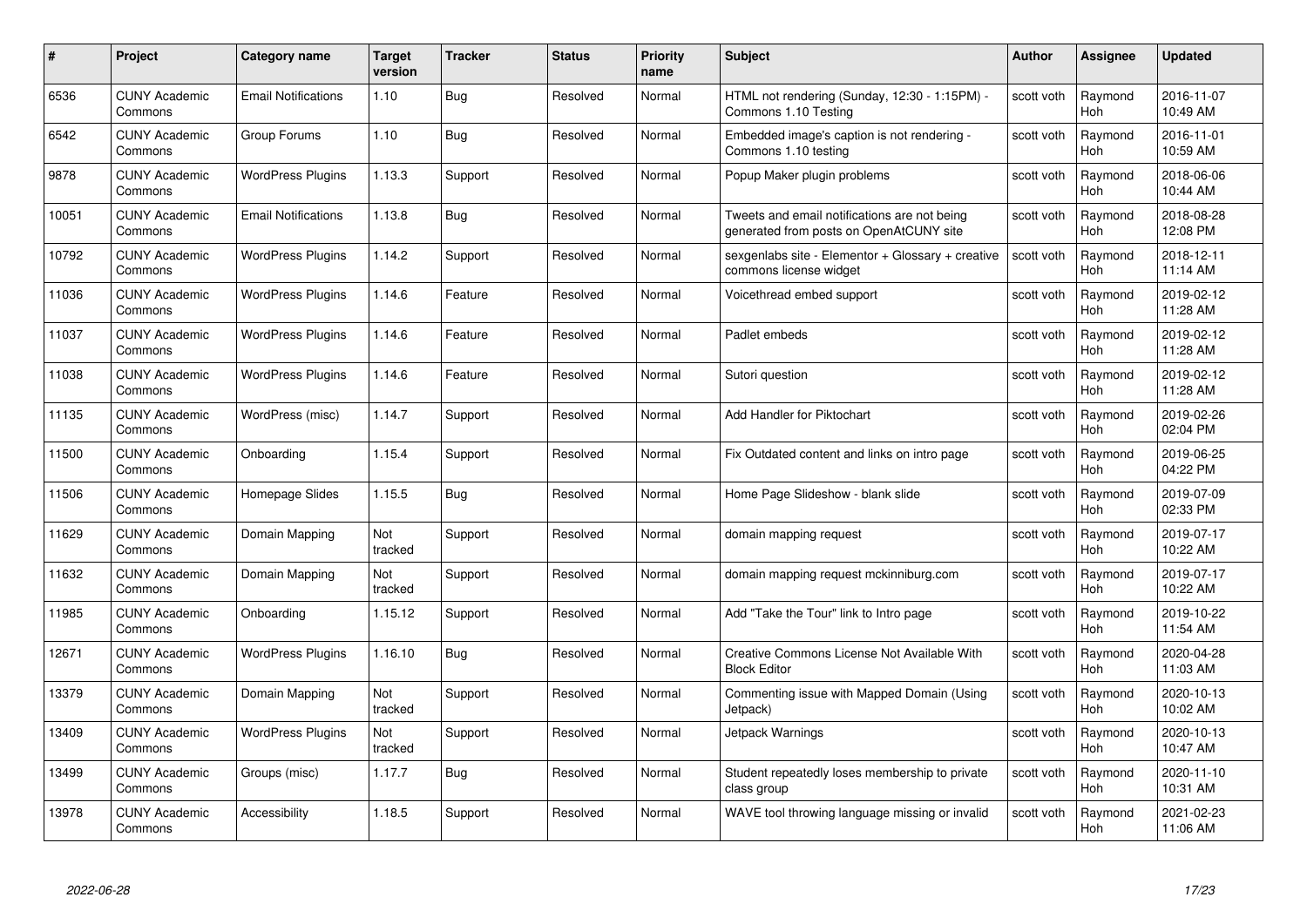| #     | Project                         | Category name            | Target<br>version | <b>Tracker</b> | <b>Status</b> | <b>Priority</b><br>name | <b>Subject</b>                                                                | Author     | Assignee              | <b>Updated</b>         |
|-------|---------------------------------|--------------------------|-------------------|----------------|---------------|-------------------------|-------------------------------------------------------------------------------|------------|-----------------------|------------------------|
| 14817 | <b>CUNY Academic</b><br>Commons | Group Forums             | 1.18.20           | Feature        | Resolved      | Normal                  | Embed a Commons Group forum to a Site page                                    | scott voth | Raymond<br><b>Hoh</b> | 2021-10-12<br>11:13 AM |
| 15507 | <b>CUNY Academic</b><br>Commons | Commons In A Box         | Not<br>tracked    | Support        | Resolved      | Normal                  | CBOX                                                                          | scott voth | Raymond<br><b>Hoh</b> | 2022-03-02<br>02:02 PM |
| 15833 | <b>CUNY Academic</b><br>Commons | Domain Mapping           | 1.19.7            | Support        | Resolved      | Normal                  | <b>Block Editor Preview in Chrome</b>                                         | scott voth | Raymond<br>Hoh        | 2022-04-07<br>06:05 PM |
| 16168 | <b>CUNY Academic</b><br>Commons | <b>WordPress Plugins</b> | 2.0.1             | Support        | Resolved      | Normal                  | problem with short docs site                                                  | scott voth | Raymond<br>Hoh        | 2022-05-26<br>05:33 PM |
| 16276 | <b>CUNY Academic</b><br>Commons | <b>WordPress Plugins</b> | Not<br>tracked    | Support        | Resolved      | Normal                  | TablePress Auto Load Plugin Not Working                                       | scott voth | Raymond<br>Hoh        | 2022-06-22<br>03:05 AM |
| 15151 | <b>CUNY Academic</b><br>Commons | Design                   | 1.19.7            | Support        | Resolved      | Normal                  | Commons Main Navigation does not show which<br>tab you are on                 | scott voth | Sara<br>Cannon        | 2022-04-12<br>11:31 AM |
| 15808 | <b>CUNY Academic</b><br>Commons | Home Page                | 1.19.7            | <b>Bug</b>     | Resolved      | Normal                  | Home Page "About" Dropdown                                                    | scott voth | Sara<br>Cannon        | 2022-04-12<br>11:31 AM |
| 3604  | <b>CUNY Academic</b><br>Commons | cuny.is                  |                   | Support        | Resolved      | Normal                  | LLJournal CUNY.IS request                                                     | scott voth | Sarah<br>Morgano      | 2014-10-26<br>05:47 PM |
| 6110  | <b>CUNY Academic</b><br>Commons | cuny.is                  |                   | Support        | Resolved      | Normal                  | cuny.is Request                                                               | scott voth | Sarah<br>Morgano      | 2016-10-03<br>03:03 AM |
| 573   | <b>CUNY Academic</b><br>Commons | WordPress (misc)         |                   | Support        | Resolved      | Normal                  | Vimeo Plus                                                                    | scott voth | scott voth            | 2011-02-13<br>12:03 PM |
| 594   | <b>CUNY Academic</b><br>Commons | WordPress (misc)         | Not<br>tracked    | Feature        | Resolved      | Normal                  | Add more meaningful error messages when<br>adding users to blogs doesn't work | scott voth | scott voth            | 2012-01-02<br>09:51 PM |
| 737   | <b>CUNY Academic</b><br>Commons | WordPress (misc)         |                   | Feature        | Resolved      | Normal                  | Add Explanation of "Sort & Shuffle" to Atahualpa<br>Codex documentation       | scott voth | scott voth            | 2011-06-05<br>10:39 AM |
| 3478  | <b>CUNY Academic</b><br>Commons | Domain Mapping           | 1.7.2             | Feature        | Resolved      | Normal                  | Google Analytics and Mapped Domains                                           | scott voth | scott voth            | 2014-11-02<br>09:43 AM |
| 3603  | <b>CUNY Academic</b><br>Commons | Domain Mapping           | Not<br>tracked    | Support        | Resolved      | Normal                  | Domain Mapping Request - CERG                                                 | scott voth | scott voth            | 2014-11-19<br>04:28 PM |
| 3931  | <b>CUNY Academic</b><br>Commons | Groups (misc)            | Not<br>tracked    | Support        | Resolved      | Normal                  | "WordPress Help" Avatar                                                       | scott voth | scott voth            | 2015-03-19<br>09:41 PM |
| 4365  | <b>CUNY Academic</b><br>Commons | Homepage Slides          | Not<br>tracked    | Support        | Resolved      | Normal                  | Lost Access to Create Hero Slides                                             | scott voth | scott voth            | 2016-03-09<br>06:18 PM |
| 4842  | <b>CUNY Academic</b><br>Commons | Homepage Slides          |                   | Support        | Resolved      | Normal                  | Lost Access to Create Hero Slides                                             | scott voth | scott voth            | 2015-10-31<br>03:17 PM |
| 5096  | <b>CUNY Academic</b><br>Commons | Domain Mapping           | Not<br>tracked    | Support        | Resolved      | Normal                  | Domain Mapping Request: Lauren Spradlin                                       | scott voth | scott voth            | 2020-01-21<br>07:30 PM |
| 5311  | <b>CUNY Academic</b><br>Commons |                          | Not<br>tracked    | Support        | Resolved      | Normal                  | <b>CUNY SLA Lab collaboration</b>                                             | scott voth | scott voth            | 2016-10-11<br>08:48 PM |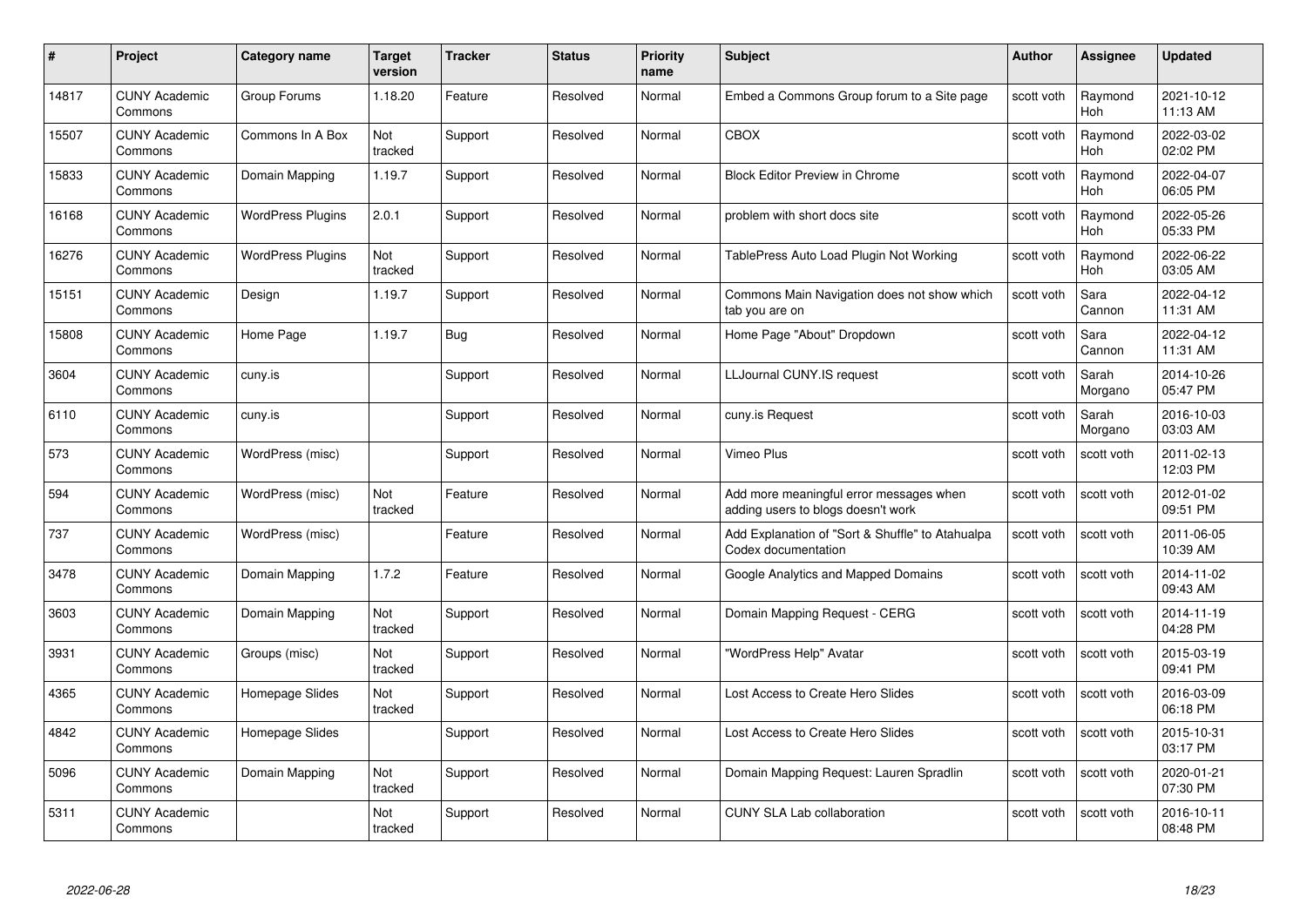| #     | Project                         | <b>Category name</b>    | Target<br>version     | <b>Tracker</b> | <b>Status</b> | <b>Priority</b><br>name | <b>Subject</b>                                                                         | <b>Author</b> | Assignee   | <b>Updated</b>         |
|-------|---------------------------------|-------------------------|-----------------------|----------------|---------------|-------------------------|----------------------------------------------------------------------------------------|---------------|------------|------------------------|
| 5344  | <b>CUNY Academic</b><br>Commons | Domain Mapping          | Not<br>tracked        | Support        | Resolved      | Normal                  | Domain Mapping Request - Bijan Kimiagar                                                | scott voth    | scott voth | 2016-03-31<br>10:52 PM |
| 5511  | <b>CUNY Academic</b><br>Commons | Domain Mapping          | Not<br>tracked        | Support        | Resolved      | Normal                  | Domain Mapping Request - Artem Altman                                                  | scott voth    | scott voth | 2016-06-16<br>09:46 PM |
| 6512  | <b>CUNY Academic</b><br>Commons | Homepage Slides         | Not<br>tracked        | Support        | Resolved      | Normal                  | Lost permissions to Create Hero slides                                                 | scott voth    | scott voth | 2016-10-27<br>11:00 PM |
| 6515  | <b>CUNY Academic</b><br>Commons | Homepage Slides         |                       | Bug            | Resolved      | Normal                  | Gallery Posts (i.e. Hero slides) are Not Working                                       | scott voth    | scott voth | 2019-09-23<br>03:01 PM |
| 8589  | <b>CUNY Academic</b><br>Commons | Homepage Slides         | Not<br>tracked        | Support        | Resolved      | Normal                  | lost privileges to create hero slide                                                   | scott voth    | scott voth | 2017-08-28<br>03:16 PM |
| 9750  | <b>CUNY Academic</b><br>Commons | Analytics               | <b>Not</b><br>tracked | Support        | Resolved      | Normal                  | MESTC - arabstages.org - google analytics have<br>stopped working after last release   | scott voth    | scott voth | 2018-05-11<br>09:34 AM |
| 9837  | <b>CUNY Academic</b><br>Commons | Homepage Slides         | Not<br>tracked        | Support        | Resolved      | Normal                  | Lost access to create hero slides                                                      | scott voth    | scott voth | 2018-05-25<br>10:57 AM |
| 11495 | <b>CUNY Academic</b><br>Commons | Documentation           | Not<br>tracked        | Documentation  | Resolved      | Normal                  | New Member Intro Page                                                                  | scott voth    | scott voth | 2020-05-14<br>01:12 PM |
| 11974 | <b>CUNY Academic</b><br>Commons | Documentation           |                       | Feature        | Resolved      | Normal                  | Help tracking down documentation on JetPack                                            | scott voth    | scott voth | 2019-10-12<br>01:08 PM |
| 12842 | <b>CUNY Academic</b><br>Commons | Homepage Slides         | Not<br>tracked        | Support        | Resolved      | Normal                  | Lost Permissions to add Hero Slides                                                    | scott voth    | scott voth | 2020-05-21<br>01:11 PM |
| 1343  | CUNY Academic<br>Commons        | BuddyPress (misc)       |                       | Bug            | Rejected      | Normal                  | Display issue on Front Page - Hero slide<br>description overlaying the top left corner | scott voth    |            | 2011-12-08<br>07:06 PM |
| 3446  | <b>CUNY Academic</b><br>Commons | Domain Mapping          |                       | Support        | Rejected      | Normal                  | bkpublicscholars.org Domain Mapping Request<br>not working?                            | scott voth    |            | 2014-09-05<br>09:39 AM |
| 3549  | <b>CUNY Academic</b><br>Commons | commonsinabox.org       | Not<br>tracked        | Support        | Rejected      | Normal                  | Spam on CBOX.org                                                                       | scott voth    |            | 2014-10-15<br>12:10 AM |
| 4424  | <b>CUNY Academic</b><br>Commons | Server                  |                       | <b>Bug</b>     | Rejected      | Normal                  | Slow Response Time                                                                     | scott voth    |            | 2015-08-12<br>09:46 AM |
| 9776  | <b>CUNY Academic</b><br>Commons | <b>WordPress Themes</b> |                       | Support        | Rejected      | Normal                  | Theme Request - Pilot Fish                                                             | scott voth    |            | 2018-05-17<br>02:36 PM |
| 10528 | <b>CUNY Academic</b><br>Commons | Domain Mapping          |                       | Support        | Rejected      | Normal                  | domain Mapping request for Kelly Josephs Baker                                         | scott voth    |            | 2018-10-15<br>11:20 AM |
| 10679 | <b>CUNY Academic</b><br>Commons | Server                  |                       | <b>Bug</b>     | Rejected      | Normal                  | Site response time                                                                     | scott voth    |            | 2018-11-08<br>05:43 PM |
| 11394 | <b>CUNY Academic</b><br>Commons |                         |                       | Design/UX      | Rejected      | Normal                  | Help Hyperlink and Help homepage                                                       | scott voth    |            | 2019-05-17<br>03:45 PM |
| 11532 | <b>CUNY Academic</b><br>Commons | About page              |                       | <b>Bug</b>     | Rejected      | Normal                  | About >> Contact Us sub-tab on homepage                                                | scott voth    |            | 2019-06-16<br>12:04 AM |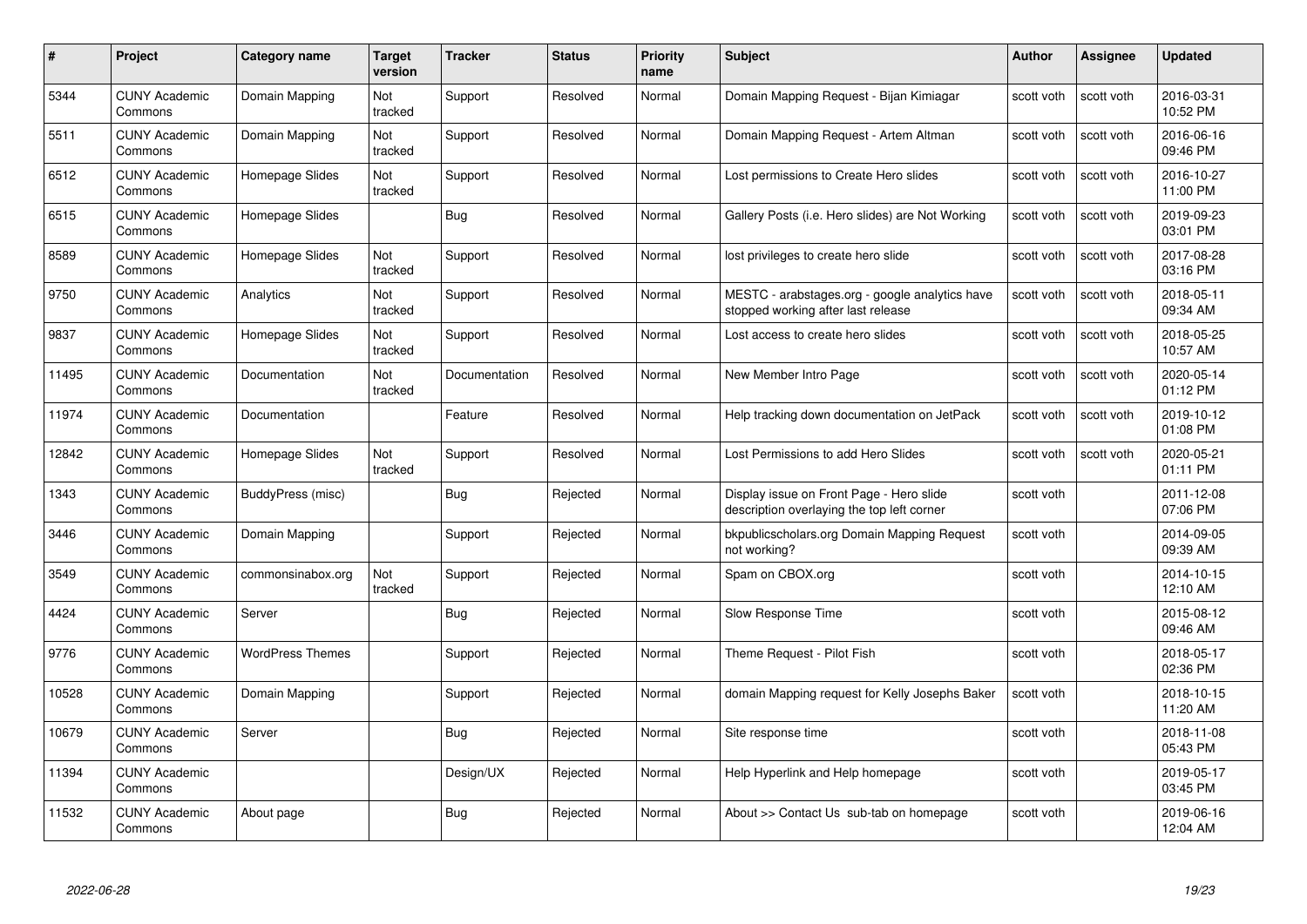| #     | Project                         | <b>Category name</b>       | Target<br>version | <b>Tracker</b> | <b>Status</b> | <b>Priority</b><br>name | <b>Subject</b>                                                | <b>Author</b> | <b>Assignee</b> | <b>Updated</b>         |
|-------|---------------------------------|----------------------------|-------------------|----------------|---------------|-------------------------|---------------------------------------------------------------|---------------|-----------------|------------------------|
| 515   | <b>CUNY Academic</b><br>Commons | BuddyPress (misc)          | 1.2               | Feature        | Rejected      | Normal                  | TOC, Tags and a Tag Cloud for new BP "wiki-like"<br>plugin    | scott voth    | Boone<br>Gorges | 2011-02-11<br>05:47 PM |
| 529   | <b>CUNY Academic</b><br>Commons | BuddyPress (misc)          | 1.2               | Feature        | Rejected      | Normal                  | Paste Plain Text icon not working in BP "wiki"<br>plugin      | scott voth    | Boone<br>Gorges | 2011-02-18<br>01:25 PM |
| 530   | <b>CUNY Academic</b><br>Commons | BuddyPress (misc)          | $1.3$             | Feature        | Rejected      | Normal                  | Automatically generated Page urls for new BP wiki<br>plugin   | scott voth    | Boone<br>Gorges | 2011-02-11<br>05:50 PM |
| 1947  | <b>CUNY Academic</b><br>Commons | WordPress (misc)           | 1.3.15            | Bug            | Rejected      | Normal                  | Inline Google Docs - SSL required                             | scott voth    | Boone<br>Gorges | 2012-06-25<br>09:12 AM |
| 1948  | CUNY Academic<br>Commons        | WordPress (misc)           | 1.3.15            | Bug            | Rejected      | Normal                  | Verite Timeline plugin                                        | scott voth    | Boone<br>Gorges | 2012-06-25<br>09:10 AM |
| 2056  | <b>CUNY Academic</b><br>Commons | Wiki                       |                   | Bug            | Rejected      | Normal                  | MediaWiki - Embedding Video Functionality<br>Seems Broken     | scott voth    | Boone<br>Gorges | 2016-05-31<br>12:16 PM |
| 3120  | <b>CUNY Academic</b><br>Commons | Domain Mapping             | Not<br>tracked    | Support        | Rejected      | Normal                  | Domain Mapping Request from Paul Julian Smith                 | scott voth    | Boone<br>Gorges | 2016-01-26<br>12:41 AM |
| 3198  | <b>CUNY Academic</b><br>Commons | <b>WordPress Plugins</b>   |                   | Support        | Rejected      | Normal                  | Revolution Slider plugin gets error when creating<br>"lavers" | scott voth    | Boone<br>Gorges | 2014-05-21<br>09:57 PM |
| 3395  | <b>CUNY Academic</b><br>Commons | <b>Email Notifications</b> | Not<br>tracked    | Bug            | Rejected      | Normal                  | email notification not received                               | scott voth    | Boone<br>Gorges | 2016-01-26<br>12:05 PM |
| 3500  | <b>CUNY Academic</b><br>Commons | WordPress (misc)           |                   | Support        | Rejected      | Normal                  | Invitation to Join Site Unsuccessful?                         | scott voth    | Boone<br>Gorges | 2014-09-28<br>01:28 PM |
| 4841  | CUNY Academic<br>Commons        | Design                     | Future<br>release | <b>Bug</b>     | Rejected      | Normal                  | Font style on "Friends" Page seems different                  | scott voth    | Boone<br>Gorges | 2015-11-03<br>07:40 AM |
| 5493  | <b>CUNY Academic</b><br>Commons | <b>WordPress Plugins</b>   |                   | <b>Bug</b>     | Rejected      | Normal                  | Plugin Request - WP Data Tables                               | scott voth    | Boone<br>Gorges | 2016-04-27<br>02:55 PM |
| 6905  | <b>CUNY Academic</b><br>Commons | Domain Mapping             | Not<br>tracked    | Support        | Rejected      | Normal                  | domain mapping - Approaching Dance conference                 | scott voth    | Boone<br>Gorges | 2017-11-15<br>11:09 AM |
| 7883  | <b>CUNY Academic</b><br>Commons | <b>WordPress Plugins</b>   |                   | Feature        | Rejected      | Normal                  | plugin request                                                | scott voth    | Boone<br>Gorges | 2017-04-01<br>11:10 AM |
| 7892  | <b>CUNY Academic</b><br>Commons | Commons In A Box           |                   | Bug            | Rejected      | Normal                  | CBOX - Group widget filter links overlap widget<br>title      | scott voth    | Boone<br>Gorges | 2017-04-04<br>10:16 AM |
| 13035 | <b>CUNY Academic</b><br>Commons | <b>BuddyPress Docs</b>     | 1.17.0            | Support        | Rejected      | Normal                  | Commons 1.17 and BP Docs - TinyMCE options<br>and layout      | scott voth    | Boone<br>Gorges | 2020-07-14<br>02:21 PM |
| 13892 | <b>CUNY Academic</b><br>Commons | Performance                |                   | <b>Bug</b>     | Rejected      | Normal                  | <b>Sluggish Response Times</b>                                | scott voth    | Boone<br>Gorges | 2021-01-28<br>08:45 PM |
| 7955  | <b>CUNY Academic</b><br>Commons | User Experience            |                   | Design/UX      | Rejected      | Normal                  | Groups and Sites tabs                                         | scott voth    | Chris Stein     | 2017-10-11<br>11:31 AM |
| 6178  | CUNY Academic<br>Commons        | <b>WordPress Plugins</b>   |                   | Bug            | Rejected      | Normal                  | Social Sharing via JetPack Not Working                        | scott voth    | Daniel Jones    | 2017-05-01<br>10:24 PM |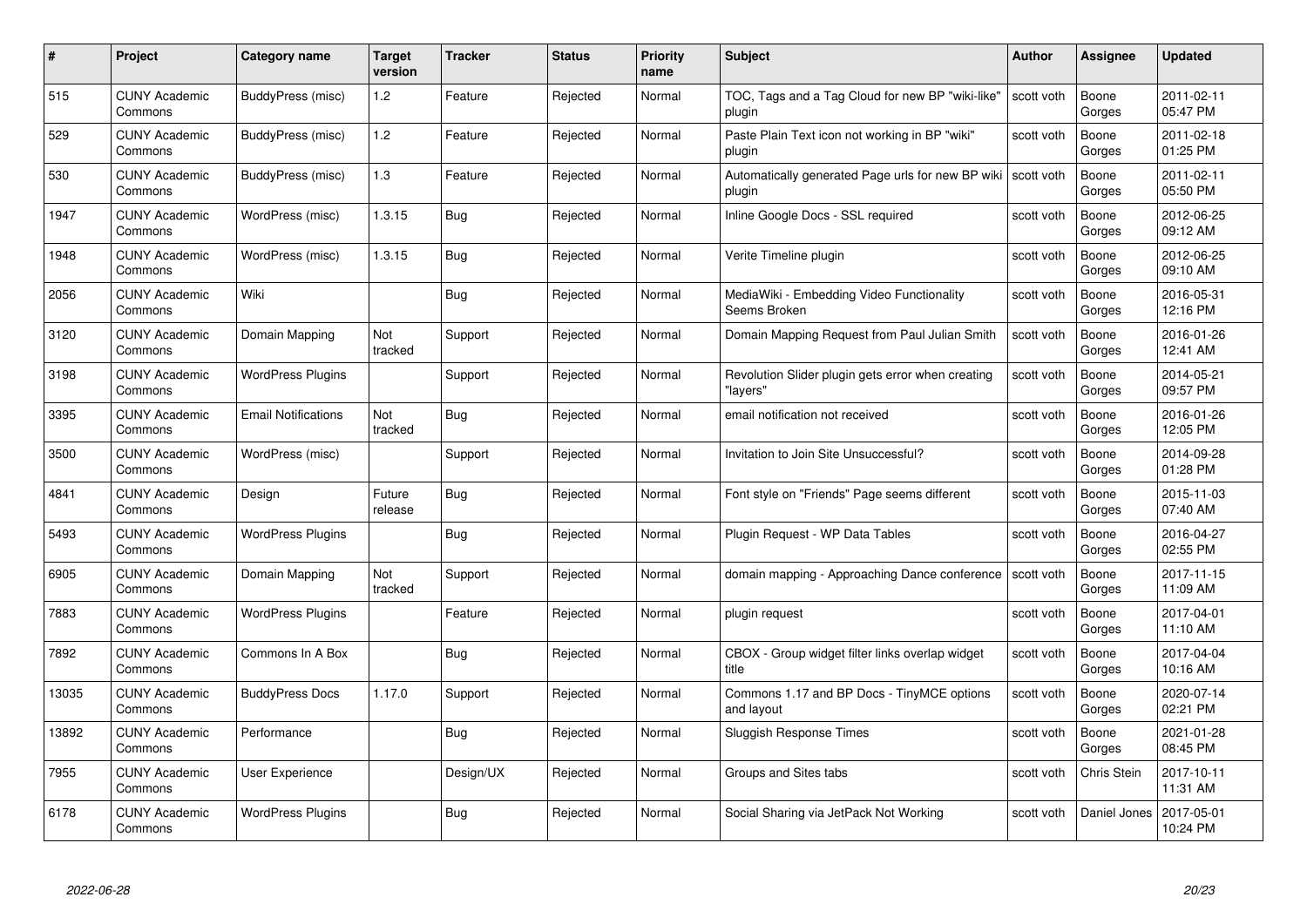| #     | Project                         | <b>Category name</b>     | Target<br>version | <b>Tracker</b> | <b>Status</b> | <b>Priority</b><br>name | <b>Subject</b>                                                   | <b>Author</b> | Assignee        | <b>Updated</b>         |
|-------|---------------------------------|--------------------------|-------------------|----------------|---------------|-------------------------|------------------------------------------------------------------|---------------|-----------------|------------------------|
| 13060 | <b>CUNY Academic</b><br>Commons | Site cloning             | 1.17.3            | Bug            | Rejected      | Normal                  | Commons 1.17 clone issue                                         | scott voth    | Jeremy Felt     | 2020-09-01<br>03:10 PM |
| 13088 | <b>CUNY Academic</b><br>Commons | Site cloning             | 1.17.0            | Bug            | Rejected      | Normal                  | Commons 1.17 creating group $+$ site                             | scott voth    | Jeremy Felt     | 2020-07-27<br>01:56 PM |
| 1242  | <b>CUNY Academic</b><br>Commons | <b>WordPress Themes</b>  |                   | Feature        | Rejected      | Normal                  | Theme request: Woo Theme "Teamster"                              | scott voth    | Matt Gold       | 2016-10-24<br>11:41 AM |
| 3098  | <b>CUNY Academic</b><br>Commons | <b>UserVoice</b>         | Not<br>tracked    | Support        | Rejected      | Normal                  | <b>Access to UserVoice</b>                                       | scott voth    | Matt Gold       | 2016-01-26<br>11:36 AM |
| 3641  | <b>CUNY Academic</b><br>Commons | <b>WordPress Themes</b>  |                   | Support        | Rejected      | Normal                  | New Theme Request: Outspoken (a premium WP<br>Shower theme)      | scott voth    | Matt Gold       | 2014-11-18<br>08:08 PM |
| 5270  | <b>CUNY Academic</b><br>Commons | Server                   |                   | Support        | Rejected      | Normal                  | Slow Response Time                                               | scott voth    | Matt Gold       | 2016-02-27<br>08:34 PM |
| 12154 | <b>CUNY Academic</b><br>Commons | Events                   | 1.16.4            | Bug            | Rejected      | Normal                  | personal events calendar                                         | scott voth    | Raymond<br>Hoh  | 2020-01-14<br>12:57 PM |
| 1208  | <b>CUNY Academic</b><br>Commons | BuddyPress (misc)        | Not<br>tracked    | Feature        | Rejected      | Normal                  | Investigate Mobile Inheritance from BuddyPress<br>Default Theme  | scott voth    | scott voth      | 2016-01-26<br>10:57 AM |
| 3026  | <b>CUNY Academic</b><br>Commons | <b>UserVoice</b>         | Not<br>tracked    | Feature        | Rejected      | Normal                  | User Voice Upgrade                                               | scott voth    | scott voth      | 2016-01-26<br>11:26 AM |
| 3703  | <b>CUNY Academic</b><br>Commons | Homepage Slides          |                   | Bug            | Rejected      | Normal                  | Delay in Loading Hero Slide Images                               | scott voth    | scott voth      | 2014-12-11<br>08:42 PM |
| 7289  | <b>CUNY Academic</b><br>Commons | <b>WordPress Plugins</b> | Future<br>release | Support        | Abandoned     | Normal                  | OHMS - Metadata Synchronizer - Cynthia Tobar -<br>Oral Histories | scott voth    | Boone<br>Gorges | 2018-07-22<br>01:22 PM |
| 6134  | <b>CUNY Academic</b><br>Commons | Domain Mapping           | Not<br>tracked    | Support        | Abandoned     | Normal                  | domain mapping - mellon faculty diversity                        | scott voth    | scott voth      | 2017-03-26<br>11:22 AM |
| 7722  | <b>CUNY Academic</b><br>Commons | User Experience          | Not<br>tracked    | Design/UX      | Abandoned     | Normal                  | Password Reset Issues                                            | scott voth    | scott voth      | 2017-12-04<br>10:16 AM |
| 2490  | <b>CUNY Academic</b><br>Commons | commonsinabox.org        |                   | Feature        | Duplicate     | Normal                  | Search Functionality on CommonsinaBox.org                        | scott voth    |                 | 2013-02-27<br>09:37 PM |
| 7802  | <b>CUNY Academic</b><br>Commons |                          |                   | Support        | Duplicate     | Normal                  | SPS Faculty site stopped receiving notifications                 | scott voth    |                 | 2017-03-16<br>05:33 PM |
| 10749 | <b>CUNY Academic</b><br>Commons | <b>WordPress Plugins</b> |                   | Support        | Duplicate     | Normal                  | Plugin Request - H5P                                             | scott voth    |                 | 2018-11-26<br>03:22 PM |
| 403   | <b>CUNY Academic</b><br>Commons | BuddyPress (misc)        | Future<br>release | Feature        | Duplicate     | Normal                  | Personalization of the Profile Page                              | scott voth    | Boone<br>Gorges | 2010-11-22<br>11:32 AM |
| 3935  | <b>CUNY Academic</b><br>Commons | WordPress (misc)         |                   | <b>Bug</b>     | Duplicate     | Normal                  | Member consistently gets blank page.php when<br>saving posts     | scott voth    | Boone<br>Gorges | 2015-03-21<br>12:00 PM |
| 7894  | CUNY Academic<br>Commons        | Group Forums             |                   | Bug            | Duplicate     | Normal                  | Forum topics not showing former content                          | scott voth    | Boone<br>Gorges | 2017-04-02<br>06:30 PM |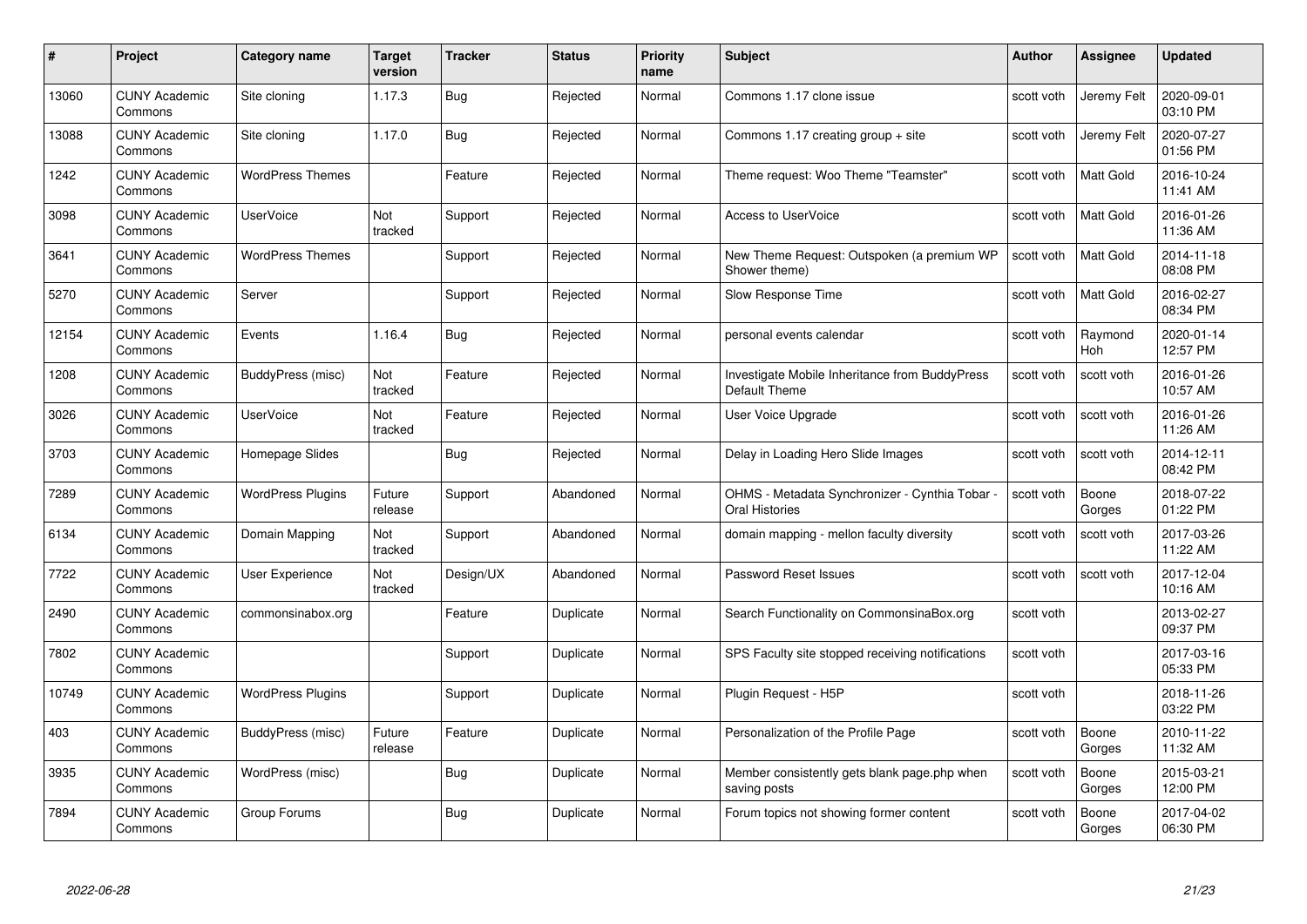| #     | Project                         | <b>Category name</b>   | <b>Target</b><br>version | <b>Tracker</b> | <b>Status</b> | <b>Priority</b><br>name | <b>Subject</b>                                                           | <b>Author</b> | <b>Assignee</b> | <b>Updated</b>         |
|-------|---------------------------------|------------------------|--------------------------|----------------|---------------|-------------------------|--------------------------------------------------------------------------|---------------|-----------------|------------------------|
| 8602  | <b>CUNY Academic</b><br>Commons | WordPress - Media      |                          | Support        | Duplicate     | Normal                  | Member not able to access Media tab on site                              | scott voth    | Boone<br>Gorges | 2017-08-29<br>11:54 AM |
| 14733 | <b>CUNY Academic</b><br>Commons | <b>Commons Profile</b> |                          | Support        | Duplicate     | Normal                  | Academic Interests UI                                                    | scott voth    | Boone<br>Gorges | 2021-09-15<br>10:52 PM |
| 12313 | <b>CUNY Academic</b><br>Commons | Domain Mapping         | Not<br>tracked           | Support        | Duplicate     | Normal                  | domain mapping - laurenspradlin.info                                     | scott voth    | Matt Gold       | 2020-01-21<br>06:02 PM |
| 12147 | <b>CUNY Academic</b><br>Commons | Events                 |                          | Support        | Duplicate     | Normal                  | Changes to the Events Calendar "subscribe"<br>interface                  | scott voth    | Raymond<br>Hoh  | 2020-11-05<br>06:00 PM |
| 14994 | <b>CUNY Academic</b><br>Commons | cdev.gc.cuny.edu       | Not<br>tracked           | Support        | In Progress   | Normal                  | Clear Cache on CDEV                                                      | scott voth    | Raymond<br>Hoh  | 2021-12-07<br>03:51 PM |
| 273   | <b>CUNY Academic</b><br>Commons | Wiki                   |                          | Feature        | Deferred      | Normal                  | Install Collection extension for MW                                      | scott voth    |                 | 2015-04-01<br>09:26 PM |
| 3556  | <b>CUNY Academic</b><br>Commons | Home Page              |                          | Bug            | Resolved      | High                    | Lost Access to Create Hero Slides                                        | scott voth    |                 | 2014-10-15<br>08:38 PM |
| 4766  | <b>CUNY Academic</b><br>Commons | Server                 |                          | Bug            | Resolved      | High                    | Sites Not Responding - Commons and CBOX                                  | scott voth    |                 | 2015-10-13<br>01:05 PM |
| 5271  | <b>CUNY Academic</b><br>Commons | Server                 |                          | Support        | Resolved      | High                    | CBOX and Commons sites down?                                             | scott voth    |                 | 2016-02-28<br>12:30 PM |
| 7295  | <b>CUNY Academic</b><br>Commons | commonsinabox.org      | Not<br>tracked           | Support        | Resolved      | High                    | commonsinabox.org performance issues                                     | scott voth    |                 | 2017-01-03<br>10:52 AM |
| 437   | CUNY Academic<br>Commons        | Wiki                   | Not<br>tracked           | Bug            | Resolved      | High                    | Wiki not displaying images in newer pages                                | scott voth    | Boone<br>Gorges | 2010-12-07<br>08:39 AM |
| 438   | <b>CUNY Academic</b><br>Commons | Wiki                   | Not<br>tracked           | <b>Bug</b>     | Resolved      | High                    | lost write privileges on wiki image folder                               | scott voth    | Boone<br>Gorges | 2010-12-07<br>10:26 AM |
| 2347  | <b>CUNY Academic</b><br>Commons | WordPress (misc)       | Not<br>tracked           | <b>Bug</b>     | Resolved      | High                    | higheredexecutivecertificate.commons.gc.cuny.ed<br>u/                    | scott voth    | Boone<br>Gorges | 2014-05-01<br>08:00 PM |
| 2965  | <b>CUNY Academic</b><br>Commons | commonsinabox.org      |                          | Support        | Resolved      | High                    | Spammers on commonsinabox.org                                            | scott voth    | Boone<br>Gorges | 2014-01-19<br>02:56 PM |
| 3502  | <b>CUNY Academic</b><br>Commons | Blogs (BuddyPress)     | 1.6.17                   | Bug            | Resolved      | High                    | "Create a Site" button not working on Blog Page                          | scott voth    | Boone<br>Gorges | 2014-09-30<br>02:17 PM |
| 4455  | <b>CUNY Academic</b><br>Commons | <b>Group Files</b>     | 1.8.8                    | Bug            | Resolved      | High                    | Group Files Download to zip Not working                                  | scott voth    | Boone<br>Gorges | 2015-08-19<br>09:58 AM |
| 4978  | <b>CUNY Academic</b><br>Commons | <b>Directories</b>     | 1.9.4                    | Feature        | Resolved      | High                    | On Profile Provide a Way to Enter or Change<br><b>Campus Affiliation</b> | scott voth    | Boone<br>Gorges | 2016-01-11<br>10:41 PM |
| 5828  | <b>CUNY Academic</b><br>Commons | Upgrades               | 1.9.22                   | <b>Bug</b>     | Resolved      | High                    | New Server - File Uploads                                                | scott voth    | Boone<br>Gorges | 2016-08-02<br>12:00 AM |
| 14986 | CUNY Academic<br>Commons        | Server                 | Not<br>tracked           | Bug            | Resolved      | High                    | Commons Site Down?                                                       | scott voth    | Boone<br>Gorges | 2021-11-23<br>04:21 PM |